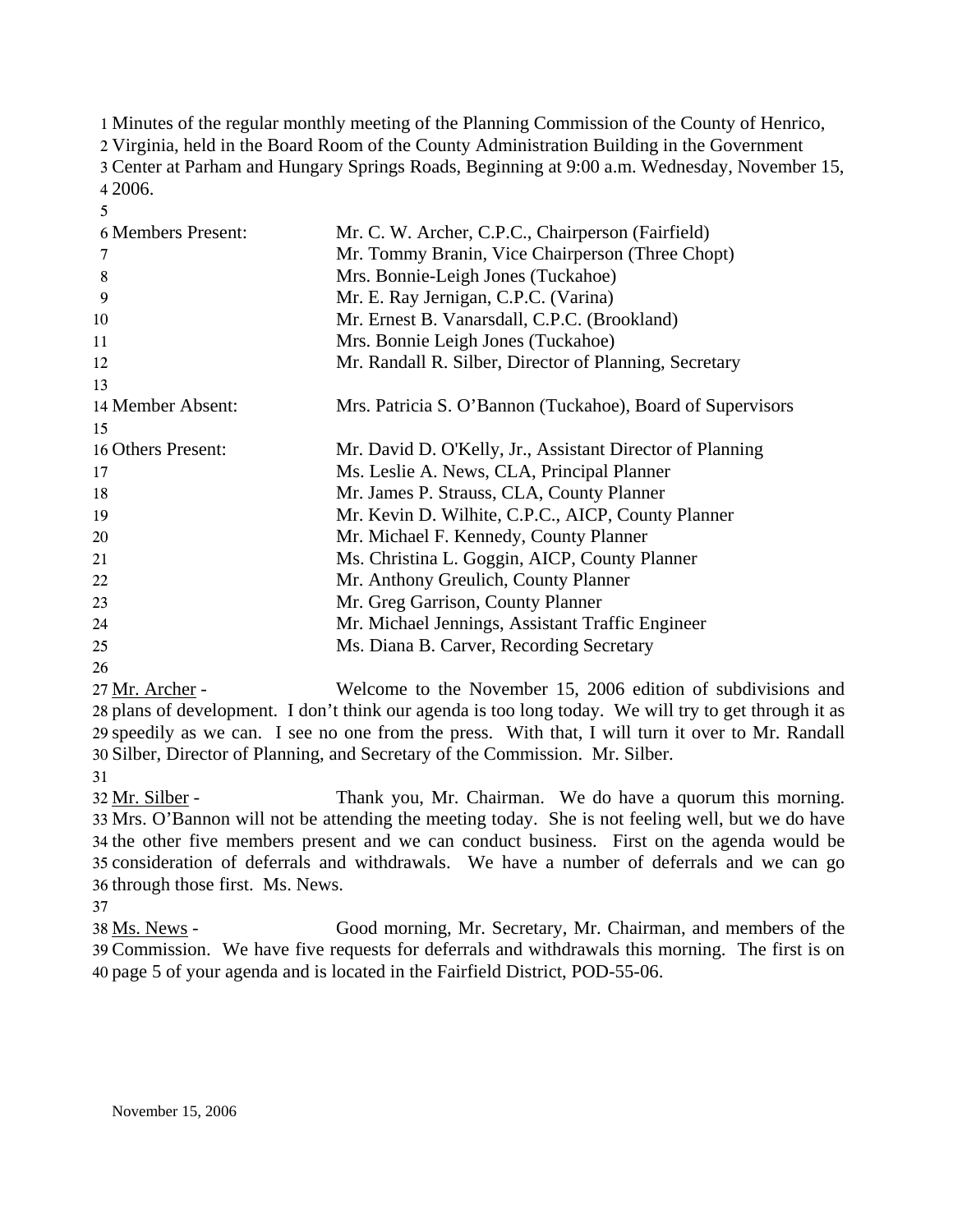## 41 **PLAN OF DEVELOPMENT (Deferred from the September 27, 2006 Meeting)**

| 42                                                                                    |                                                                                                                                                                                                                                                                                                                                                                                                                                                                                                                                                                                                                                  |
|---------------------------------------------------------------------------------------|----------------------------------------------------------------------------------------------------------------------------------------------------------------------------------------------------------------------------------------------------------------------------------------------------------------------------------------------------------------------------------------------------------------------------------------------------------------------------------------------------------------------------------------------------------------------------------------------------------------------------------|
| POD-55-06<br>Road and Telegraph Road<br>(POD-38-97 Revised)                           | Foster & Miller, P.C. for Robert B. Ball, Sr. and Empire<br>Magellan Center – Brook Development: Request for approval of a plan of development as<br>required by Chapter 24, Section 24-106 of the Henrico County<br>Code, to construct a one-story, 10,000<br>foot<br>square<br>office/warehouse building. The 5.3-acre site is located on the<br>east line of Brook Road (U.S. Route 1) and the west line of<br>Telegraph Road, approximately 1,300 feet north of the<br>intersection of Brook Road and Mountain Road on parcel 784-<br>760-1564. The zoning is B-3, Business District. County water<br>and sewer. (Fairfield) |
| 43                                                                                    |                                                                                                                                                                                                                                                                                                                                                                                                                                                                                                                                                                                                                                  |
| 44 Ms. News -<br>45                                                                   | The applicant is requesting a deferral to January 24, 2007.                                                                                                                                                                                                                                                                                                                                                                                                                                                                                                                                                                      |
| 46 Mr. Archer -<br>49                                                                 | Thank you, Ms. News. Is anyone present who opposes this<br>47 deferral, POD-55-06, Magellan Center. I see no one. I move that the Magellan Center, POD-55-<br>48 06, be deferred to the January 24, 2007 meeting at the request of the applicant.                                                                                                                                                                                                                                                                                                                                                                                |
| 50 Mr. Vanarsdall -                                                                   | Second.                                                                                                                                                                                                                                                                                                                                                                                                                                                                                                                                                                                                                          |
| 51                                                                                    |                                                                                                                                                                                                                                                                                                                                                                                                                                                                                                                                                                                                                                  |
| 52 Mr. Archer -<br>54                                                                 | Motion by Archer and second by Mr. Vanarsdall. All in favor of<br>53 the motion say aye. Those opposed say no. The ayes have it. The motion is carried.                                                                                                                                                                                                                                                                                                                                                                                                                                                                          |
| 57                                                                                    | 55 At the applicant's request, the Planning Commission deferred POD-55-06, Magellan Center –<br>56 Brook Road and Telegraph Road (POD-38-97 Revised), to its meeting on January 24, 2007.                                                                                                                                                                                                                                                                                                                                                                                                                                        |
| 58 Ms. News -<br>59 District.                                                         | The next is on page 7 of your agenda and is located in the Varina                                                                                                                                                                                                                                                                                                                                                                                                                                                                                                                                                                |
| 60                                                                                    |                                                                                                                                                                                                                                                                                                                                                                                                                                                                                                                                                                                                                                  |
| <b>61 PLAN OF DEVELOPMENT</b>                                                         |                                                                                                                                                                                                                                                                                                                                                                                                                                                                                                                                                                                                                                  |
| 62                                                                                    |                                                                                                                                                                                                                                                                                                                                                                                                                                                                                                                                                                                                                                  |
| POD-58-06 (Revised)<br>The Shops @ White Oak<br>Village $-4500$ S. Laburnum<br>Avenue | Vanasse Hagen Brustlin, Inc. for Forest City Commercial<br><b>Group, Inc:</b> Request for approval of a revised plan of<br>development as required by Chapter 24, Sections 24-106 and<br>24-56 of the Henrico County Code, for approval of the outside<br>display of merchandise for a proposed Lowe's home<br>improvement store (major anchor B). The 13.21-acre site is<br>located at the northwest corner of the intersection of S.<br>Laburnum Avenue and I-64, west of Audubon Drive on part of<br>parcel 815-718-5710. The zoning is B-3C, Business District<br>(Conditional). County water and sewer. (Varina)            |

63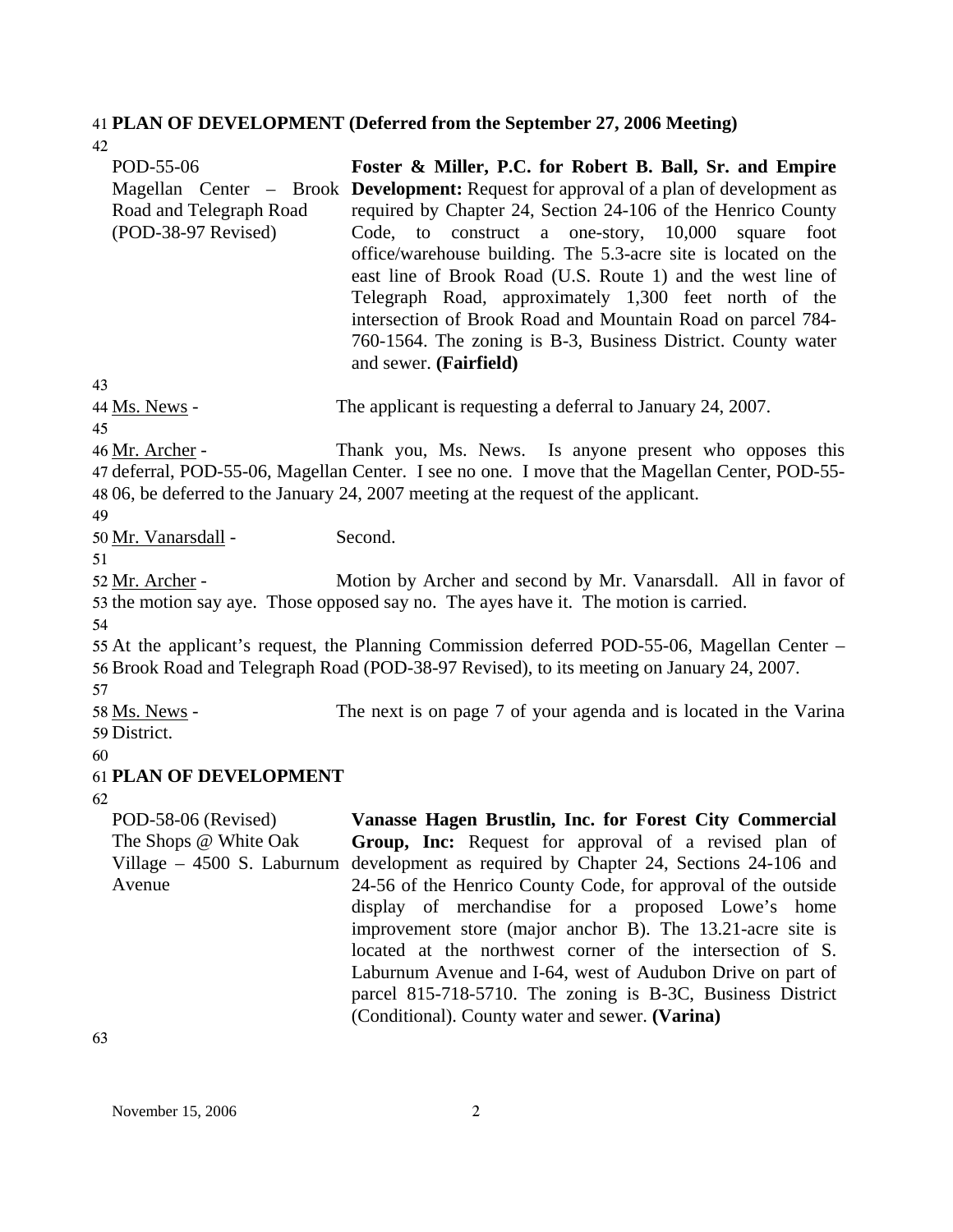November 15, 2006 3 The applicant is requesting a deferral to the December 13, 2006 65 meeting. 64 Ms. News -66 OK. Is there anyone present who is opposed to this deferment, POD-58-06 (Revised), The Shops @ White Oak Village. I see no opposition. Mr. Jernigan. 68 67 Mr. Archer -69 Mr. Chairman, I move for deferral of POD-58-06, The Shops @ White Oak Village outdoor display to December 13, 2006, by request of the applicant. 71 70 Mr. Jernigan -72 73 Mrs. Jones - Second. 74 Motion by Mr. Jernigan and seconded by Mrs. Jones. All in favor 76 say aye. All opposed say no. The ayes have it. The motion carries. 75 Mr. Archer -77 78 At the applicant's request, the Planning Commission deferred POD-58-06 (Revised), The Shops 79 @ White Oak Village, to its meeting on December 13, 2006. 80 The next case is on page 10 of your agenda and located in the Three 82 Chopt District. 81 Ms. News -83 84 **PLAN OF DEVELOPMENT**  85 POD-65-06 Lowe's @ Short Pump Plaza – Garden Center Expansion (POD-85-97 Revised) **McKinney & Company for Lowes Home Centers, Inc.:**  Request for approval of a plan of development, as required by Chapter 24, Sections 24-106 and 24-56 of the Henrico County Code, for approval for the outside display of merchandise and an expansion of an existing garden center for an existing Lowe's home improvement store. The 16.21-acre site is located in the Short Pump Plaza Shopping Center on parcel 740-763-6239. The zoning is B-3C, Business District (Conditional) and WBSO (West Broad Street Overlay) District. County water and sewer. **(Three Chopt)**  86 This is POD-65-06, formerly POD-85-97 Revised, Lowe's at Short 88 Pump Plaza – Garden Center Expansion. The applicant is requesting deferral to the December 13, 2006 meeting. 89 87 Ms. News -90 Thank you. Is there anyone present who is opposed to this 92 deferment, POD-65-06, Lowe's @ Short Pump Plaza – Garden Center Expansion? No 93 opposition. Mr. Branin. 91 Mr. Archer -94 Mr. Chairman, I'd like to move for deferral of POD-65-06, Lowe's @ Short Pump Plaza, to the December 13, 2006 meeting, per the applicant's request. 96 95 Mr. Branin -97 98 Mrs. Jones - Second.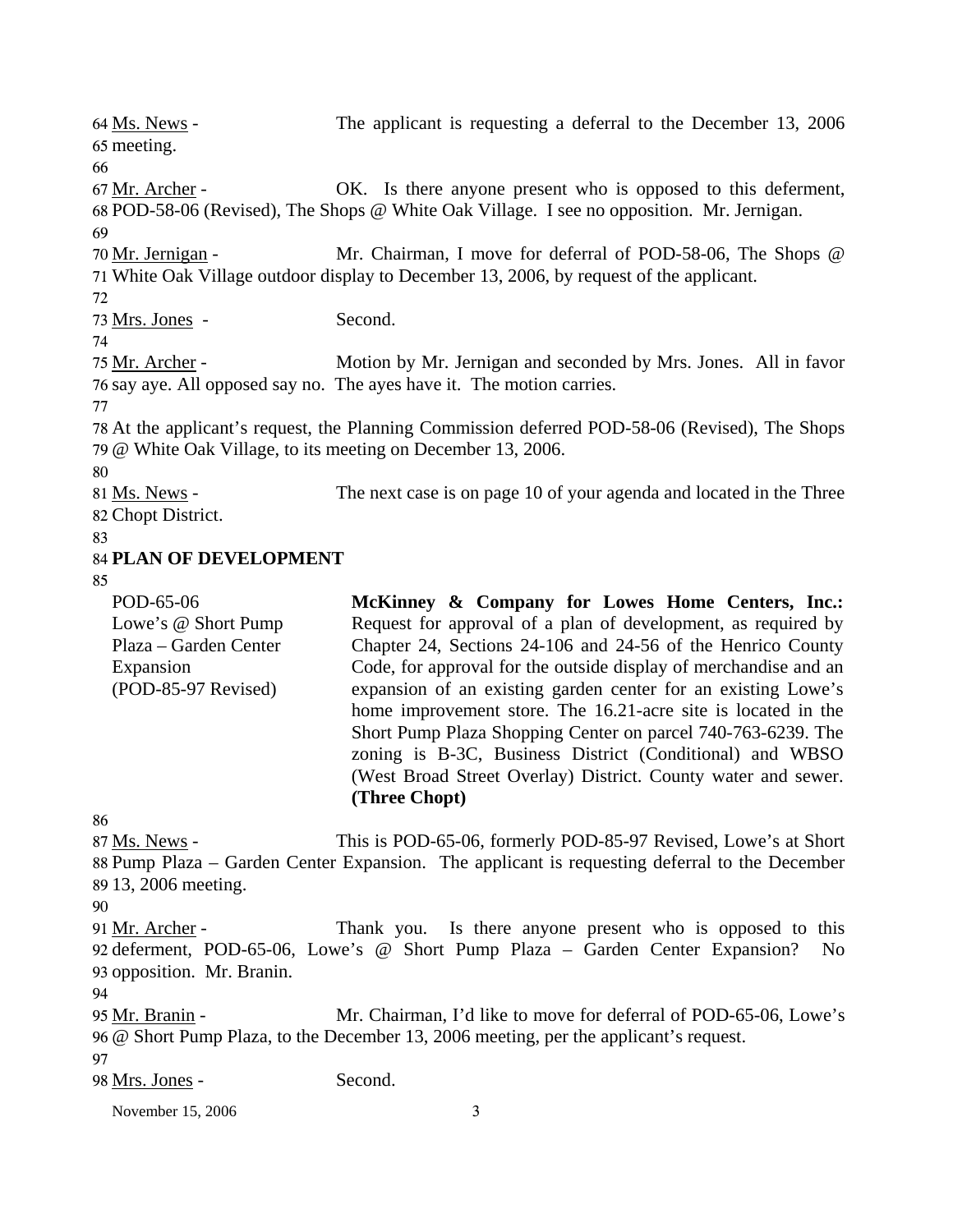Motion by Mr. Branin and second by Mrs. Jones. All in favor of 100 the motion say aye. All opposed say no. The ayes have it. The motion carries. 99 Mr. Archer -101 102 At the applicant's request, the Planning Commission deferred POD-65-06, Lowe's @ Short 103 Pump Plaza – Garden Center Expansion (POD-85-97 Revised) to its meeting on December 13, 104 2006. 105 The next item is on page 11 of your agenda and located in the 107 Varina District. 106 Ms. News -108 109 **PLAN OF DEVELOPMENT (Deferred from the October 25, 2006 Meeting)**  110 POD-34-06 Gillies Creek Recycling – Office Area – Masonic Lane and I-64 (POD-83-97 Revised) **Engineering Design Associates for Gillies Creek Industrial Recycling:** Request for approval of a plan of development as required by Chapter 24, Section 24-106 of the Henrico County Code, to construct a one-story, 6,000 square foot office/repair shop and two equipment sheds for an existing recycling center on the landfill property. The 3.57-acre site is located at 4200 Masonic Lane on parcel 806-719-8851. The zoning is M-2, General Industrial District. Individual well and septic tank/drainfield. **(Varina)**  111 112 Ms. News - The applicant is requesting a deferral to May 23, 2007. 113 All right. Is anyone present who is in opposition to this deferment, 115 POD-34-05, Gillies Creek Recycling? Mr. Jernigan. 114 Mr. Archer -116 Mr. Chairman, I move for deferral of POD-34-06, Gillies Creek 118 Recycling – Office Area – Masonic Lane and I-64, to May 23, 2007, by request of the applicant. 117 Mr. Jernigan -119 120 Mr. Vanarsdall - Second. 121 Motion by Mr. Jernigan and second by Mr. Vanarsdall. All in 123 favor of the motion say aye. All opposed say no. The ayes have it. The motion is carried. 122 Mr. Archer -124 125 At the applicant's request, the Planning Commission deferred POD-34-06, Gillies Creek 126 Recycling – Office Area – Masonic Lane and I-64, (POD-83-97 Revised), to its meeting on May 127 23, 2007. 128 The next and last item is on page 14 of your agenda and located in 130 the Three Chopt District. This is Subdivision Dalton Park @ Greenbrooke (November 2006 Plan), for 30 lots. The applicant is requesting a deferral to December 13, 2006. 131 129 Ms. News -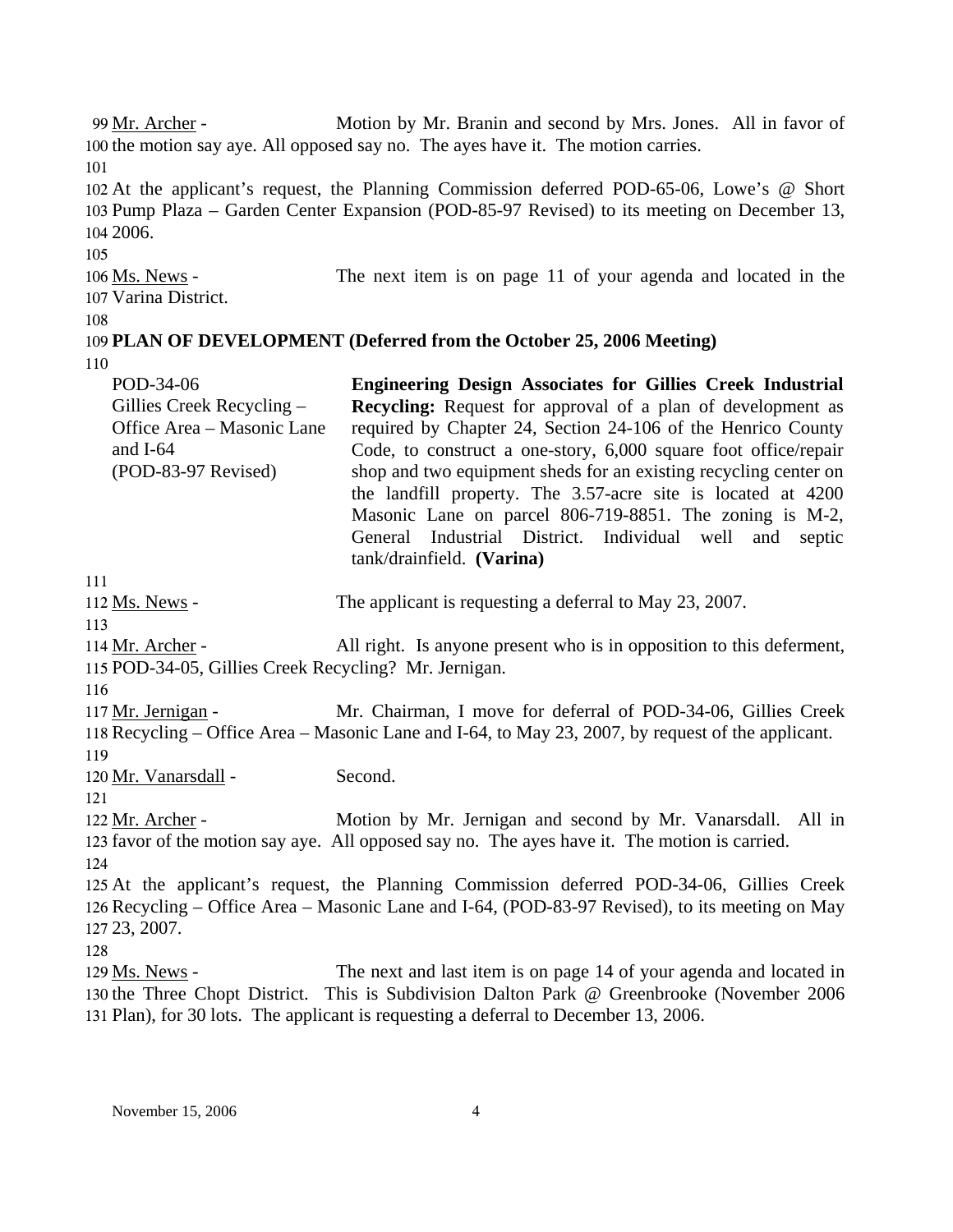#### 132 **SUBDIVISION**

133 SUB-59-06 Dalton Park @ Greenbrooke (November 2006 Plan) 4320 – 4350 Belfast Road **Youngblood, Tyler & Associates for Fidelity Properties, Ltd.; Dalton Park LLC; Estate of Daisey A. Childress; Maynard L. Puryear, Helen D. Puryear, and Brenda H. Puryear; Larry C. Riley and Patricia R. Coleman and Myrtle B. Graves:** The 2.254-acre site proposed for a subdivision of 30, single-family homes is located between the east line of I-295 entrance ramp and the west line of Belfast Road on parcels 743-763-3572, 743- 762-7481, 743-763-8604 (part), 743-763-8655, 743-762-3527 (part) 9020 and 9533. The zoning is R-3C, One-Family Residence District (Conditional). County water and sewer. **(Three Chopt) 30 Lots**  134 Is there anyone present who is opposed to this deferral, Dalton Park @ Greenbrooke, SUB-59-06? No opposition. Mr. Branin. 136 135 Mr. Archer -137 Mr. Chairman, I would like to move for deferral of Subdivision 139 Dalton Park @ Greenbrooke to the December 13, 2006 meeting, per the applicant's request. 138 Mr. Branin -140 141 Mrs. Jones - Second. 142 Motion by Mr. Branin and second by Mrs. Jones. All in favor of 144 the motion say aye. All opposed say no. The ayes have it. The motion passes. 143 Mr. Archer -145 146 At the applicant's request, the Planning Commission deferred SUB-59-06, Dalton Park @ 147 Greenbrooke (November 2006 Plan) to its meeting on December 13, 2006. 148 Next on the agenda would be consideration of those items on our 150 expedited agenda. Items from the expedited agenda are plans on a somewhat smaller scale, 151 smaller in size. These are plans that staff has reviewed, and the applicant is in agreement with all 152 of the conditions and annotations on the plans. The Planning Commissioner from the district is 153 comfortable with the plan and there is no known opposition. The plan is placed on the expedited 154 agenda to be heard. If there is opposition, the case would be pulled off of the expedited agenda 155 and heard in the order in which it is found on the full agenda. We have several plans, I believe, 156 on expedited agenda. Ms. News. 149 Mr. Silber -157 158 Ms. News - The first item is on page 2 of your agenda.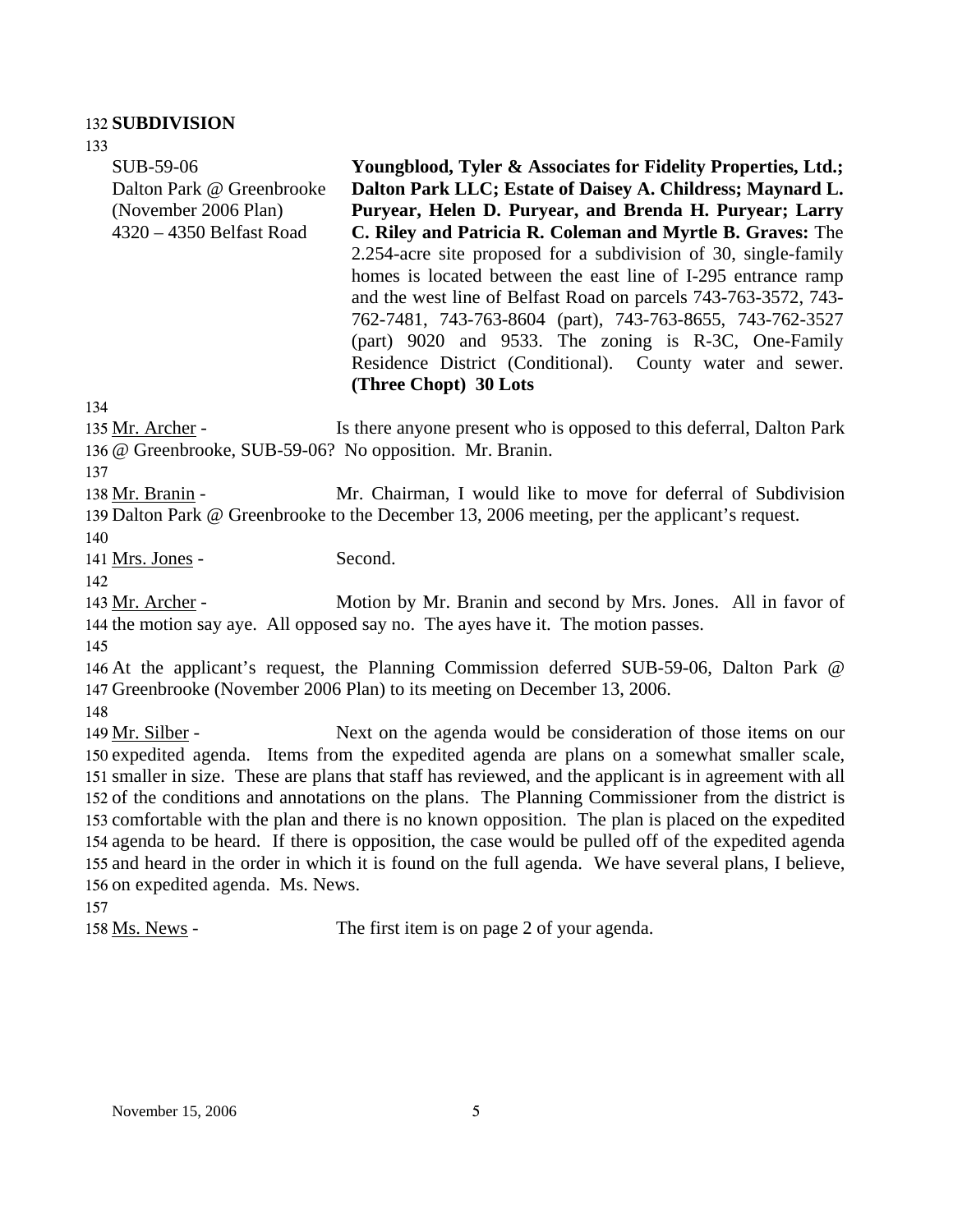## 159 **TRANSFER OF APPROVAL**

160

| POD-91-05 95<br>Albright Wilson Americas -<br>4851 Lake Brook Drive | Hirschler, Fleischer for Highwoods Realty Limited<br>Partnership: Request for transfer of approval as required by<br>Chapter 24, Section 24-106 of the Henrico County Code from<br>Innsbrook North Associates, Gilbane Properties Inc. and A & W<br>Virginia Corporation to Highwoods Realty Limited Partnership.<br>The 9.33-acre site is located at the northern terminus of Lake<br>Brook Drive on parcel 751-768-2072. The zoning is M-1C,<br>Light Industrial District (Conditional). County water and sewer.<br>(Three Chopt) |
|---------------------------------------------------------------------|-------------------------------------------------------------------------------------------------------------------------------------------------------------------------------------------------------------------------------------------------------------------------------------------------------------------------------------------------------------------------------------------------------------------------------------------------------------------------------------------------------------------------------------|
| 161                                                                 |                                                                                                                                                                                                                                                                                                                                                                                                                                                                                                                                     |
| 162 Ms. News -                                                      | This is located in the Three Chopt District, and this is Transfer of                                                                                                                                                                                                                                                                                                                                                                                                                                                                |
|                                                                     | 163 Approval, POD-91-95, Albright Wilson Americas. There is an addendum item on page 1 of your                                                                                                                                                                                                                                                                                                                                                                                                                                      |
|                                                                     | 164 addendum which contains an added condition, No. 1, stipulating the date for addressing                                                                                                                                                                                                                                                                                                                                                                                                                                          |
| 165 deficiencies, and the staff recommendation for approval.        |                                                                                                                                                                                                                                                                                                                                                                                                                                                                                                                                     |
| 166                                                                 |                                                                                                                                                                                                                                                                                                                                                                                                                                                                                                                                     |
| 167 Mr. Archer -                                                    | Thank you, Ms. News. Is anyone present who is opposed to this                                                                                                                                                                                                                                                                                                                                                                                                                                                                       |
| 169                                                                 | 168 transfer, POD-91-95, Albright Wilson Americas? No opposition. Mr. Branin.                                                                                                                                                                                                                                                                                                                                                                                                                                                       |
| 170 Mr. Branin -                                                    | Mr. Chairman, I would like to move for approval of POD-91-95,                                                                                                                                                                                                                                                                                                                                                                                                                                                                       |
|                                                                     | 171 Transfer of Approval, Albright Wilson Americas, on the expedited agenda, including the                                                                                                                                                                                                                                                                                                                                                                                                                                          |
| 172 addendum additional condition.                                  |                                                                                                                                                                                                                                                                                                                                                                                                                                                                                                                                     |
| 173                                                                 |                                                                                                                                                                                                                                                                                                                                                                                                                                                                                                                                     |
| 174 Mr. Vanarsdall -                                                | Second.                                                                                                                                                                                                                                                                                                                                                                                                                                                                                                                             |
| 175                                                                 |                                                                                                                                                                                                                                                                                                                                                                                                                                                                                                                                     |
| 176 Mr. Archer -                                                    | Motion by Mr. Branin and second by Mr. Vanarsdall. All in favor                                                                                                                                                                                                                                                                                                                                                                                                                                                                     |
| 177 say aye. All opposed say no. The motion carries.                |                                                                                                                                                                                                                                                                                                                                                                                                                                                                                                                                     |
| 178                                                                 |                                                                                                                                                                                                                                                                                                                                                                                                                                                                                                                                     |
|                                                                     | 179 The Planning Commission approved Transfer of Approval for POD-91-95, Albright Wilson                                                                                                                                                                                                                                                                                                                                                                                                                                            |
|                                                                     | 180 Americas – 4851 Lake Brook Drive, subject to the owner accepting and agreeing to be                                                                                                                                                                                                                                                                                                                                                                                                                                             |
|                                                                     | 181 responsible for continued compliance of the original approval and the following additional                                                                                                                                                                                                                                                                                                                                                                                                                                      |
| 182 condition:                                                      |                                                                                                                                                                                                                                                                                                                                                                                                                                                                                                                                     |
| 183<br>184 1.                                                       | The site deficiencies, as identified in the inspector's report dated <b>October 3, 2006</b> , shall                                                                                                                                                                                                                                                                                                                                                                                                                                 |
| be corrected as follows:<br>185                                     |                                                                                                                                                                                                                                                                                                                                                                                                                                                                                                                                     |
| 186                                                                 |                                                                                                                                                                                                                                                                                                                                                                                                                                                                                                                                     |
| 187                                                                 | a. pavement markings and curb and gutter repair by <b>December 31, 2006</b> ; and                                                                                                                                                                                                                                                                                                                                                                                                                                                   |
| b. tree replacement by April 30, 2007.<br>188                       |                                                                                                                                                                                                                                                                                                                                                                                                                                                                                                                                     |
|                                                                     |                                                                                                                                                                                                                                                                                                                                                                                                                                                                                                                                     |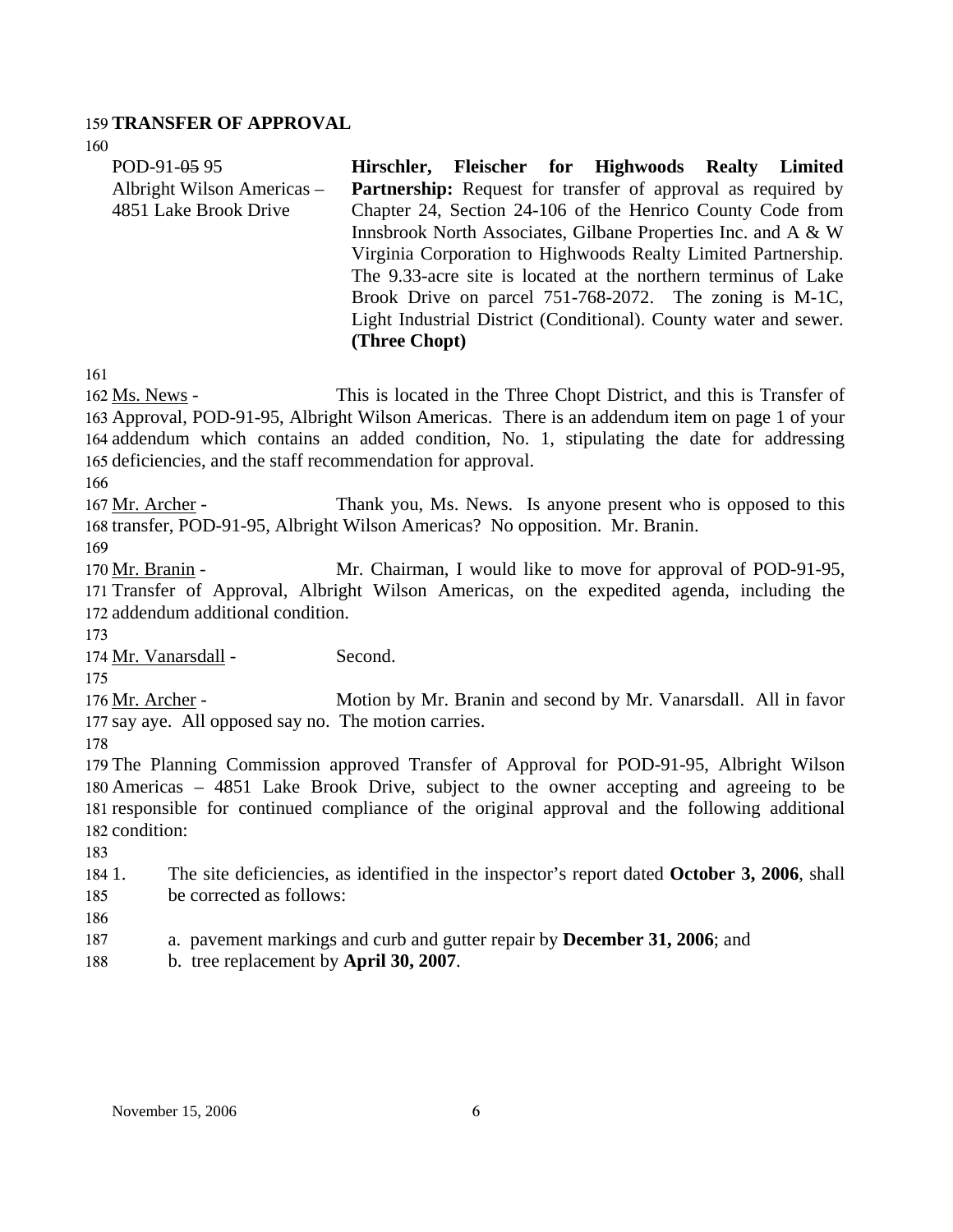The next item is on page 12 of your agenda, Granger Estates, 190 November 2006 Plan, for two lots. It is in the Varina District. 189 Ms. News -

191

### 192 **SUBDIVISION**

193

| SUB-56-06              | <b>Engineering Design Associates for Kenny Wilbourne Realty</b> |
|------------------------|-----------------------------------------------------------------|
| <b>Granger Estates</b> | & Construction Company: The 2.37-acre site proposed for a       |
| (November 2006 Plan)   | subdivision of 2 single-family homes is located on the southern |
| 6907 Miller Road       | side of Miller Road adjacent to I-895, approximately 0.21 miles |
|                        | west of the intersection of Miller Road and Darbytown Road on   |
|                        | parcel 814-698-5579. The zoning is A-1, Agricultural District.  |

Individual well and septic tank/drainfield. **(Varina) 2 Lots** 

194

Is there anyone present who is opposed to this subdivision, Granger Estates in the Varina District? No opposition. Mr. Jernigan. 196 195 Mr. Archer -

197

Mr. Chairman, I move for approval of subdivision SUB-56-06, 199 Granger Estates (November 2006 Plan) with the standard conditions for subdivisions not served 200 by public utilities and the following additional conditions Nos. 11, 12, 13 and 14 and on the 201 expedited agenda. 198 Mr. Jernigan -

202

203 Mr. Vanarsdall - Second.

204

Motion by Mr. Jernigan and second by Mr. Vanarsdall. All in 206 favor of the motion say aye. Those opposed say no. The ayes have it. The motion is carried. 205 Mr. Archer -207

208 The Planning Commission granted conditional approval to subdivision SUB-56-06, Granger 209 Estates (November 2006 Plan) subject to the annotations on the plans, the standard conditions for 210 subdivisions not served by public utilities and the following additional conditions:

211

 $21211.$ Each lot shall contain at least 43,560 square feet.

213 12. 12. The detailed plant list and specifications for the landscaping to be provided within the 20-

214 foot-wide planting strip easement along I-895 shall be submitted to the Department of

215 Planning for review and approval prior to recordation of the plat.

 $216\,13.$ 217 Any necessary offsite drainage easements must be obtained prior to approval of the construction plan by the Department of Public Works.

218 14. 219 220 221 222 223 224 225 14. Any future building lot containing a BMP, sediment basin or trap and located within the buildable area for a principal structure or accessory structure, may be developed with engineered fill. All material shall be deposited and compacted in accordance with the Virginia Uniform Statewide Building Code and geotechnical guidelines established by a professional engineer. A detailed engineering report shall be submitted for the review and approval by the Building Official prior to the issuance of a building permit on the affected lot. A copy of the report and recommendations shall be furnished to the Directors of Planning and Public Works.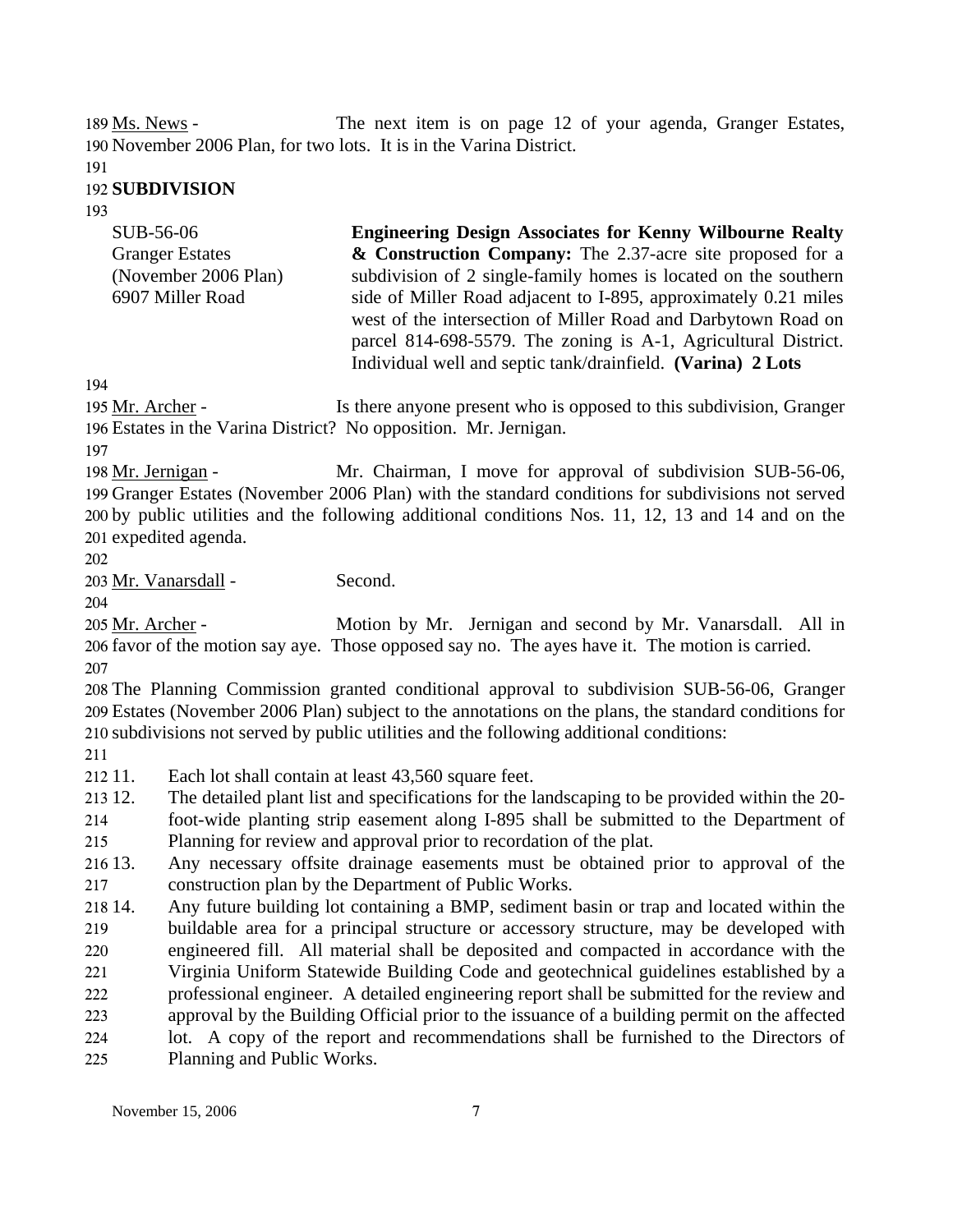The final item is on page 13 of your agenda and located in the

227 Varina District. 226 Ms. News -228

## 229 **SUBDIVISION**

SUB-58-06

230

Bluffs @ Battery Hill (November 2006 Plan) 1400 Battery Hill Drive **Timmons Group for Christopher Rand and Karen Budlong:**  The 8.42-acre site proposed for a subdivision of 3 single-family homes is located at the western terminus of Battery Hill Drive approximately 1,200 feet east of the intersection of Battery Hill Drive and Osborne Turnpike on part of parcels 804-676-2063, 804-676-4672, 5364, 1236 and 4233. The zoning is R-2A, One-Family Residence District. Individual well and septic tank/drainfield. **(Varina) 3 Lots** 

231

There is an addendum to revise the square footage, condition No. 233 11 on page 2 of your addendum which corrects the acreage of the lots 43,560, as required for lots 234 on well and septic. 232 Ms. News -

235

All right. Is there opposition to this subdivision, SUB-58-06, 237 Bluffs @ Battery Hill? No opposition. Mr. Jernigan. 236 Mr. Vanarsdall -

238

Mr. Chairman, I move for approval of subdivision SUB-58-06, 240 Bluffs @ Battery Hill, November 2006 Plan, subject to the annotations on the plans, the standard 241 conditions for subdivisions not served by public utilities, and the following additional conditions: 242 No. 11, which was revised for the acreage, and 12 through 15. 239 Mr. Jernigan -

243

245

244 Mr. Vanarsdall - Second.

Motion by Mr. Jernigan and seconded by Mr. Vanarsdall. All in 247 favor say aye. All opposed say no. The ayes have it. That motion passed. 246 Mr. Archer -

248

 The Planning Commission granted conditional approval to subdivision SUB-58-06, Bluffs @ Battery Hill (November 2006 Plan) 1400 Battery Hill Drive, subject to the annotations on the plans, the standard conditions for subdivisions not served by public utilities and the following additional conditions:

253

254 11. Each lot shall contain at least 43,560 square feet exclusive of the flood plain areas.

 $25512.$ 256 The limits and elevation of the 100-year frequency flood shall be conspicuously noted on the plat and construction plans and labeled "Limits of 100-year floodplain." Dedicate

257 floodplain as a "Variable Width Drainage & Utilities Easement."

258 13. 13. A plan shall be submitted prior to recordation of the plat showing the buildable area for

259 260 261 262 each lot to properly recognize the limitations for dwelling unit dimensions and setbacks. Buildable area is that area within which a dwelling unit may legally be located considering the front yard, side yard, and rear yard setback requirements of Chapter 24, of the Henrico County Code.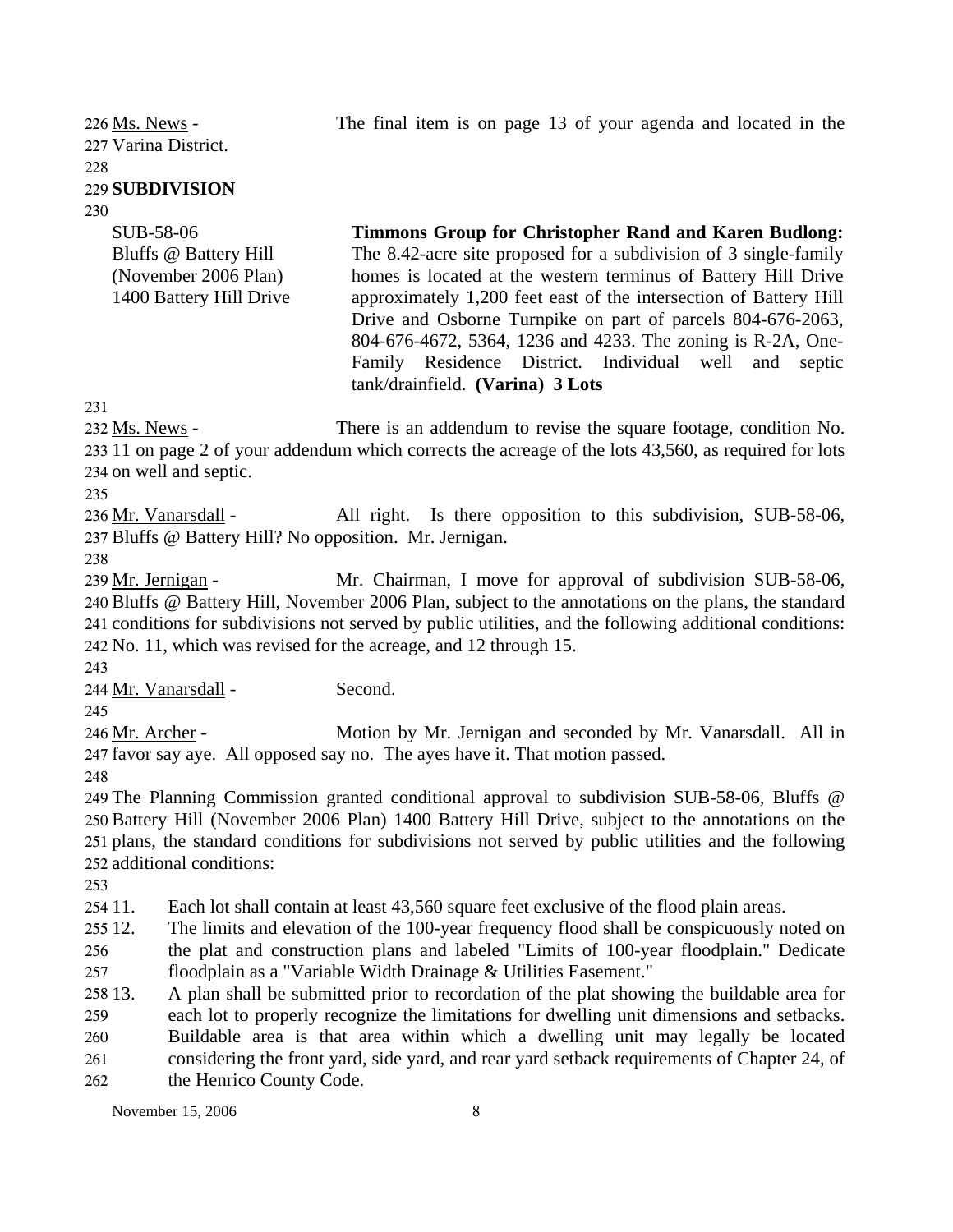Any necessary offsite drainage easements must be obtained prior to approval of the construction plan by the Department of Public Works. 263 14. 264

 $265\,15.$ 266 267 268 269 270 271 272 Any future building lot containing a BMP, sediment basin or trap and located within the buildable area for a principal structure or accessory structure, may be developed with engineered fill. All material shall be deposited and compacted in accordance with the Virginia Uniform Statewide Building Code and geotechnical guidelines established by a professional engineer. A detailed engineering report shall be submitted for the review and approval by the Building Official prior to the issuance of a building permit on the affected lot. A copy of the report and recommendations shall be furnished to the Directors of Planning and Public Works.

273

Next on the agenda would be consideration of Subdivision 275 Extensions of Conditional Approval. All of the items listed on your agenda today are for 276 informational purposes only. All of these extensions can be handled administratively and will be 277 handled administratively. We are providing these for your information. 274 Mr. Silber -

278

## 279 **FOR INFORMATIONAL PURPOSES ONLY**

280

| <b>Subdivision</b>                | <b>Magisterial</b> | Origina          | <b>Remainin</b> | <b>Previous</b>  | Year(s)         |
|-----------------------------------|--------------------|------------------|-----------------|------------------|-----------------|
|                                   | <b>District</b>    | l No. of         | g               | <b>Extension</b> | <b>Extended</b> |
|                                   |                    |                  | Lots            | $\bf{s}$         | Recommende      |
|                                   |                    | Lots             |                 |                  | d               |
| <b>Kain Estates</b>               | <b>Three Chopt</b> | 96               | 96              | $\mathbf{1}$     | 1-Year          |
| (September 2004 Plan)             |                    |                  |                 |                  | 11/14/07        |
|                                   |                    |                  |                 |                  |                 |
| <b>Kingsridge</b>                 | <b>Varina</b>      | 164              | 117             | $\overline{2}$   | 1 Year          |
| (October 2003 Plan)               |                    |                  |                 |                  | 11/14/07        |
| Pemberton<br>Grove.               | <b>Brookland</b>   | 16               | 16              | $\bf{0}$         | 1 Year          |
| <b>Section A</b>                  |                    |                  |                 |                  | 11/14/07        |
| (November 2005 Plan)              |                    |                  |                 |                  |                 |
| <b>River Mill Estates</b>         | <b>Brookland</b>   | 12               | 12              | $\mathbf{1}$     | 1 Year          |
| (October 2004 Plan)               |                    |                  |                 |                  | 11/14/07        |
| <b>Rocketts Landing</b>           | <b>Varina</b>      | 42               | 42              | $\mathbf{0}$     | 1 Year          |
| <b>Townhouses</b>                 |                    |                  |                 |                  | 11/14/07        |
| (November 2005 Plan)              |                    |                  |                 |                  |                 |
| <b>Sweetbay Hills</b>             | <b>Fairfield</b>   | 144              | 144             | $\mathbf{0}$     | 1 Year          |
| (October 2005 Plan)               |                    |                  |                 |                  | 11/14/07        |
| <b>Collector</b><br><b>Wilton</b> | <b>Varina</b>      | $\boldsymbol{0}$ | $\mathbf{0}$    | $\mathbf{0}$     | 1 Year          |
| Roads,                            |                    |                  |                 |                  | 11/14/07        |
| Phase 1 (October 2005             |                    |                  |                 |                  |                 |
| Plan)                             |                    |                  |                 |                  |                 |
| <b>Woodman Hills</b>              | <b>Fairfield</b>   | 34               | $\mathbf{1}$    | $\mathbf{1}$     | 1 Year          |
| (November 2001 Plan)              |                    |                  |                 |                  | 11/14/07        |

281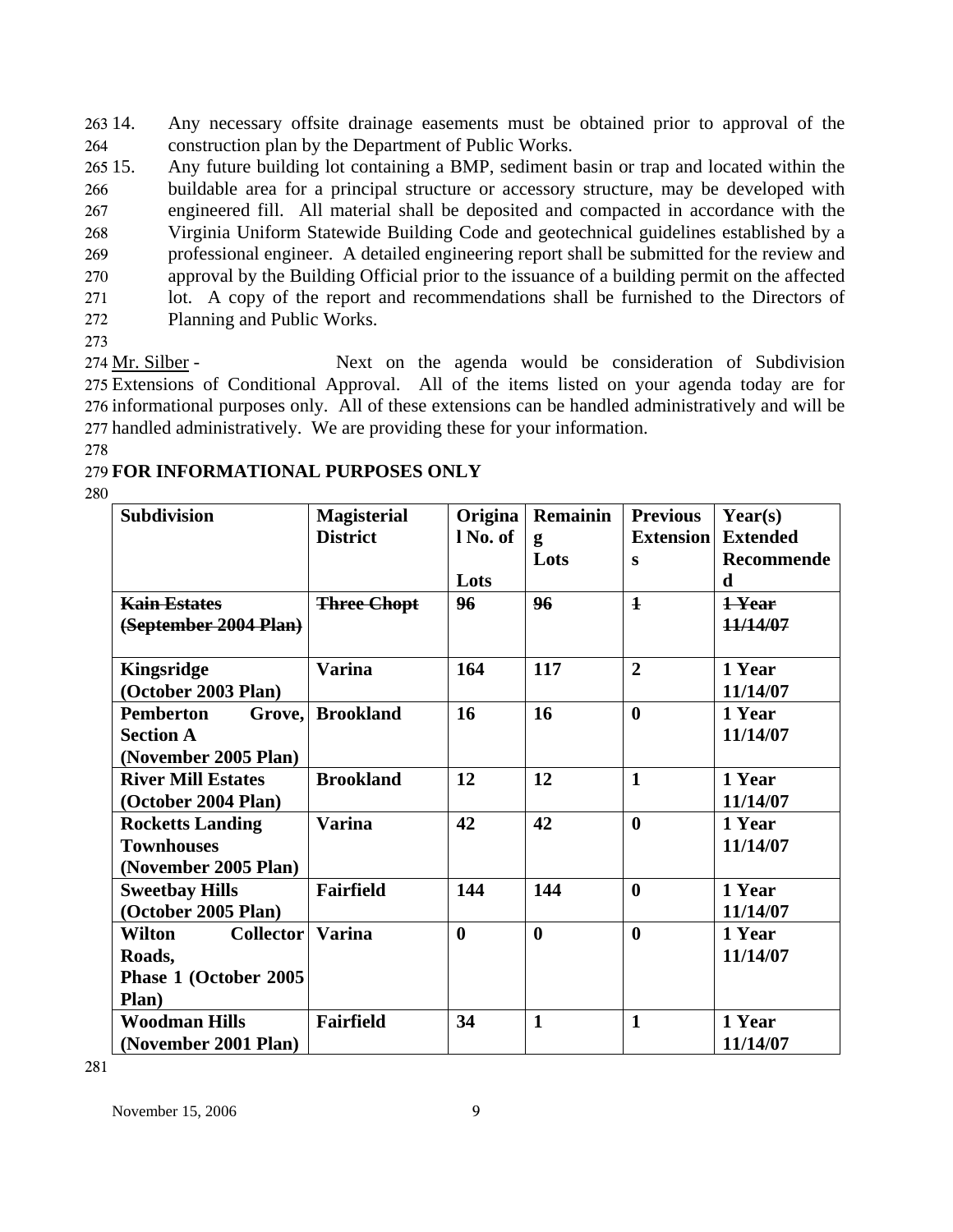These are the Conditional Approval Extensions today and if you 283 have any questions, staff is prepared to answer your questions. Otherwise, they can just be 284 accepted. It requires no action by the Commission. Does the Commission have any questions on 285 any of these conditional approvals? 282 Mr. Silber -286 I would like to point out that Kain Estates is being withdrawn. The 288 applicant is letting it expire. 287 Ms. Goggin -289 290 Mr. Silber - OK, so that is not one that would be extended. 291 292 Ms. Goggin - It is as shown on page 1 of your addendum. 293 Thank you. Hearing no other comments on that, we can move on to 295 page 3 of your agenda. 294 Mr. Silber -296 297 **PLAN OF DEVELOPMENT RECONSIDERATION & PHASE ONE LANDSCAPE PLAN** 

298

POD-74-05 Reynolds Crossing One – Glenside Drive and Forest Avenue **Rummel, Klepper & Kahl, LLP and Higgins & Gerstenmaier for Reynolds Holdings, LLC:** Request for approval of a reconsideration of a plan of development for revisions to the site layout and architectural plans, and for approval of a phase one landscape plan, as required by Chapter 24, Sections 24-106 and 24-106.2 of the Henrico County Code. The revised site layout includes a 72,000 square foot, three-story office building and a one-story, 7,785 square foot coffee shop/restaurant. The 9.18 acre site is located on the southwest corner of the intersection of Glenside Drive and Forest Avenue on part of parcel 765-744- 6557. The zoning is O-3C, Office District (Conditional) and B-2C, Business District (Conditional). County water and sewer. **(Three Chopt)** 

299

This is a plan of development for reconsideration and Phase One 301 landscape plan, POD-74-05, Reynolds Crossing One, in the Three Chopt District. 300 Mr. Silber -

302 Is there anyone present who is opposed to this plan of development, POD-74-05, Reynolds Crossing One at Glenside Drive and Forest Avenue? There is no 304 305 opposition. Good morning, Mr. Strauss. 303 Mr. Archer -

Good morning. Thank you, Mr. Chairman and members of the Commission. This is a request for approval of both a reconsideration of the site plan layout of the 308 309 original plan of development, and Phase 1 of the landscape plan. The Commission may recall 310 that the Reynolds Crossing One portion of the Reynolds tract, which was rezoned in December of 2004, allowed for redevelopment under the B-2, B-3 and O-3 Districts for construction of a hotel, 311 312 office and retail uses. The Reynolds Crossing One project consists of the western portion only at Forest Avenue and Glenside Drive. This nine-acre tract was granted plan of development 313 307 Mr. Strauss -

<sup>306</sup>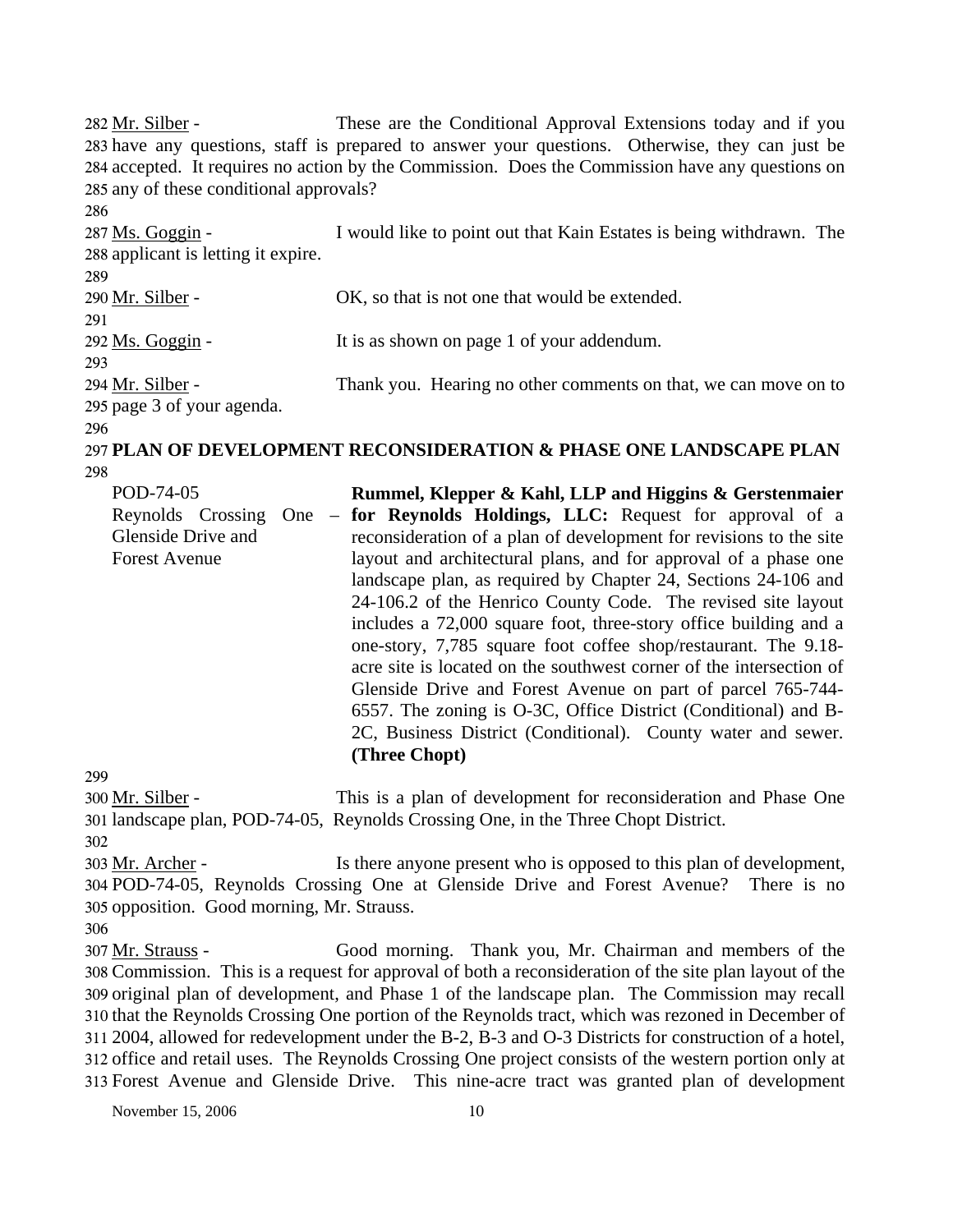314 of development approval last December for construction of a three-story office building, a onestory restaurant coffee shop, and a future drug store. Since that time, the applicant has submitted 315 316 construction plans for the building, but in a slightly different configuration. It is now closer to 317 the property line of the Charles Glen Subdivision. It is more like the original conceptual plan for 318 the zoning of the tract. That building location was closer to the property line, as well. Staff has 319 handed out additional plans this morning in the packet which includes the original approved site 320 plan in December of 2005 and the most recent revision, which shows the three-story office 321 building closer to the southern property line, but the minimum 75 feet away as mandated by the 322 proffers in the rezoning case. Staff and the neighborhoods most interested in the site plan, the Charles Glen Subdivision and the Crestview Subdivision, have met with the applicant on several 323 324 occasions and we have recently met on Sunday, and we are now in a position to recommend 325 approval for the revised site plan. But we do not at this time have revised architectural plans, 326 however, for the revised building, so we will be seeing those architectural plans at a future date. 327 You will also see the revised landscape plan for the Reynolds property in your new packet. This 328 annotated staff plan is the result of the recent meeting on Sunday with the neighborhood and a 329 meeting on November 1. The applicant seeks approval for the Phase 1 portion of the landscape 330 plan and installation of Phase 1 buffer plantings before the planting season is over. Staff is aware 331 of some additional concerns regarding the need for supplemental screen planting along the 332 property line near the three houses on Cornell Avenue in the Crestview Subdivision. There was a meeting to discuss this planting last Sunday night and the applicant walked the site with the 333 334 neighbors last week. Although it has not been determined at this time what additional plantings 335 might be necessary, both the applicant and the neighbors are in agreement they do not want a 336 delay of approval of this Phase 1 buffer plan, in order to get the installation completed. Therefore, we have agreed to review the issue of supplemental plantings after installation of the 337 338 Phase 1 buffer, when Phase 2 landscaping comes to the Commission in the future. And this is 339 annotated on the plan that was handed out. So, with that, staff is recommending approval of the 340 revised site plan in accordance with the original conditions of approval, which are included in 341 this packet for your convenience, Phase 1 conditions Nos. 1 through 32. And staff is 342 recommending the approval of the Phase 1 landscape plan, subject to standard conditions for 343 landscape plan approval. I will be happy to answer any additional questions you may have. 344

November 15, 2006 11 Thank you, Mr. Strauss. Are there questions from the Commission? 346 345 Mr. Archer -347 Jim, the shop and restaurant, do you know the name of that? The 349 rumor a long time ago was Starbucks, of course. 348 Mr. Vanarsdall -350 The original plan of development had Caribou Coffee and I don't 352 know what the name of the restaurant was. 351 Mr. Strauss -353 354 Mr. Vanarsdall - Ruth Chris? 355 It may have been. Right now I am hearing a Max and Erma's, and 357 Starbucks. 356 Mr. Strauss -358 Mr. Vanarsdall - And my other question was, what is the largest building that has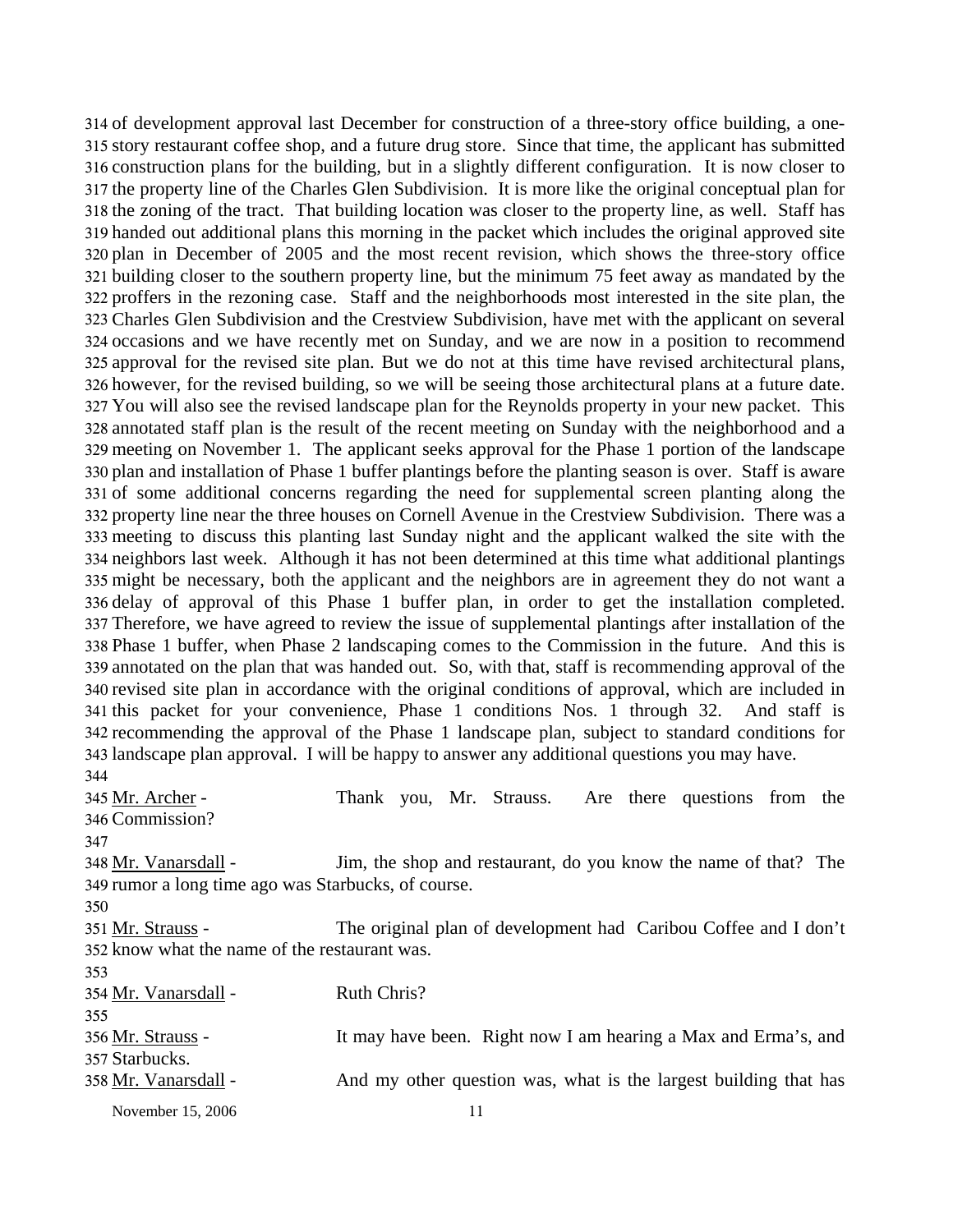359 been approved for this? What is the square footage of the largest building? 360 361 Mr. Strauss - Up to this portion? 362 363 Mr. Vanarsdall - Yes. 364 365 Mr. Strauss - I believe it was 70,000. 366 That is what I thought. That is not big enough for a Wal-Mart, is 368 it? 367 Mr. Vanarsdall -369 There is farther east a Westin Hotel, which is already approved. On 371 the site, I don't know, off hand. 370 Mr. Strauss -372 I remember in the rezoning they restricted the square footage of any 374 building for some reason. 373 Mr. Vanarsdall -375 Well, the retail portion north of Forest Avenue had a 125,000 sq. ft. 377 commercial component. That is the largest building. 376 Mr. Strauss -378 Mr. Vanarsdall, are you talking about the business zoning on the 380 north side of Forest Avenue? 379 Mr. Silber -381 382 Mr. Vanarsdall - Yes. 383 I think there was a restriction on the maximum size of that retail 385 building. 384 Mr. Silber -386 It was restricted and I was just wondering what the square footage 388 was. 387 Mr. Vanarsdall -389  $390 \text{ Mr. Strauss}$  - The largest was  $125,000$ . 391 392 Mr. Vanarsdall - Thank you. 393 May I ask, Mr. Strauss, the plan that I am considering now is the 11/15/06 plan. Is that correct? 395 394 Mrs. Jones -396 397 Mr. Strauss - Is that the small plan in your packet? Yes. 398 What you are showing us, if you go back to the original was the 400 three buildings. 399 Mrs. Jones -401 402 Mr. Strauss - Yes. 403 Mrs. Jones - So what we are considering now has been changed to two.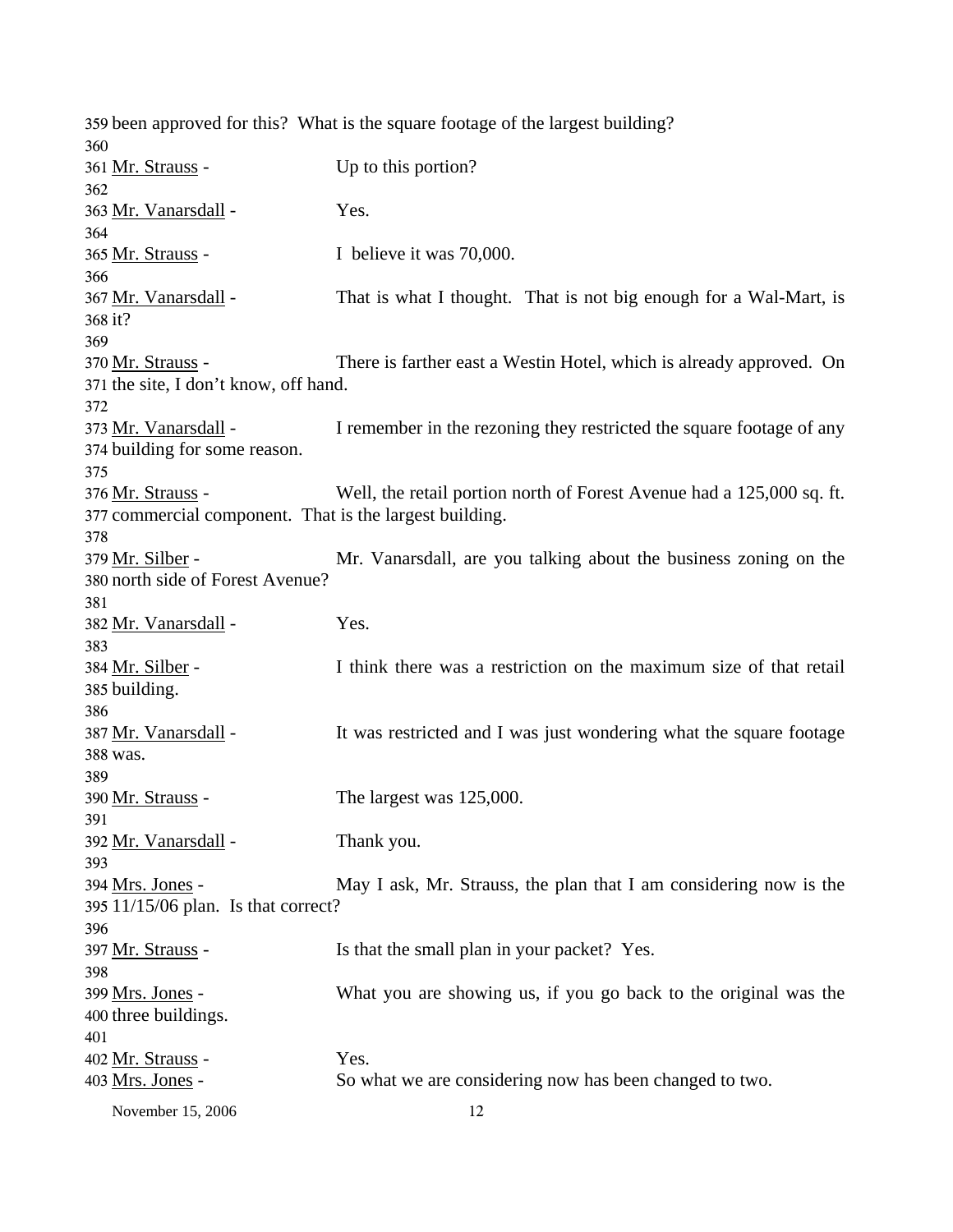404 It is two, one of them has a small addition attached to it. That 406 would be the coffee shop attached to the north side. 405 Mr. Strauss -407 408 Mrs. Jones - One, two, three. 409 I think her point, Mr. Strauss, is that the previous plan did show 411 three separate free-standing buildings. The current plan shows two, one being a three-story 412 medical office building, and the second being a one-story restaurant and attached coffee shop. It 413 looks as though the two buildings were formerly three. 410 Mr. Silber -414 I just wanted to understand what I was considering here, and the 416 neighbors are fine with the initial planting now to be supplemented later as necessary, as part of 417 the second phase? 415 Mrs. Jones -418 Yes. The concern here is that the additional supplemental planting 420 would have to be done among the existing trees, and whenever we do that, we have got to be 421 careful what we are digging up or damaging with the original trees that are there. So, we have to 422 selectively look at that. We need a little bit more time to do that. They don't want to delay the 423 approval of this phase one buffer. They would just like to get the planting in to start growing 424 now. 419 Mr. Strauss -425 426 Mrs. Jones - OK. Thank you. 427 And the applicant is agreeable to supplementing landscaping with 429 phase two as necessary? 428 Mr. Silber -430 My understanding is that Mr. Reynolds walked that site last week and was agreeable to some of that planting. They, obviously, don't want to give a blank check, 432 433 but want to be selective as to what they will be planting. 431 Mr. Strauss -434 435 Mr. Silber - I understand. 436 437 Mr. Archer - **All right. Anything further from Mr. Strauss**? 438 I am going to ask the applicant to come up, but I also have two 440 people in the audience that represent the neighborhood directly behind, and I want to make sure 441 that they are comfortable and have seen the latest proposal. 439 Mr. Branin -442 443 Mr. Archer - All right. Will the applicant come forward? 444 445 Mr. Reynolds - Good morning. My name is Sarge Reynolds and I am the applicant. 447

November 15, 2006 13 448 Mr. Branin - Good morning, Mr. Reynolds. How are you today?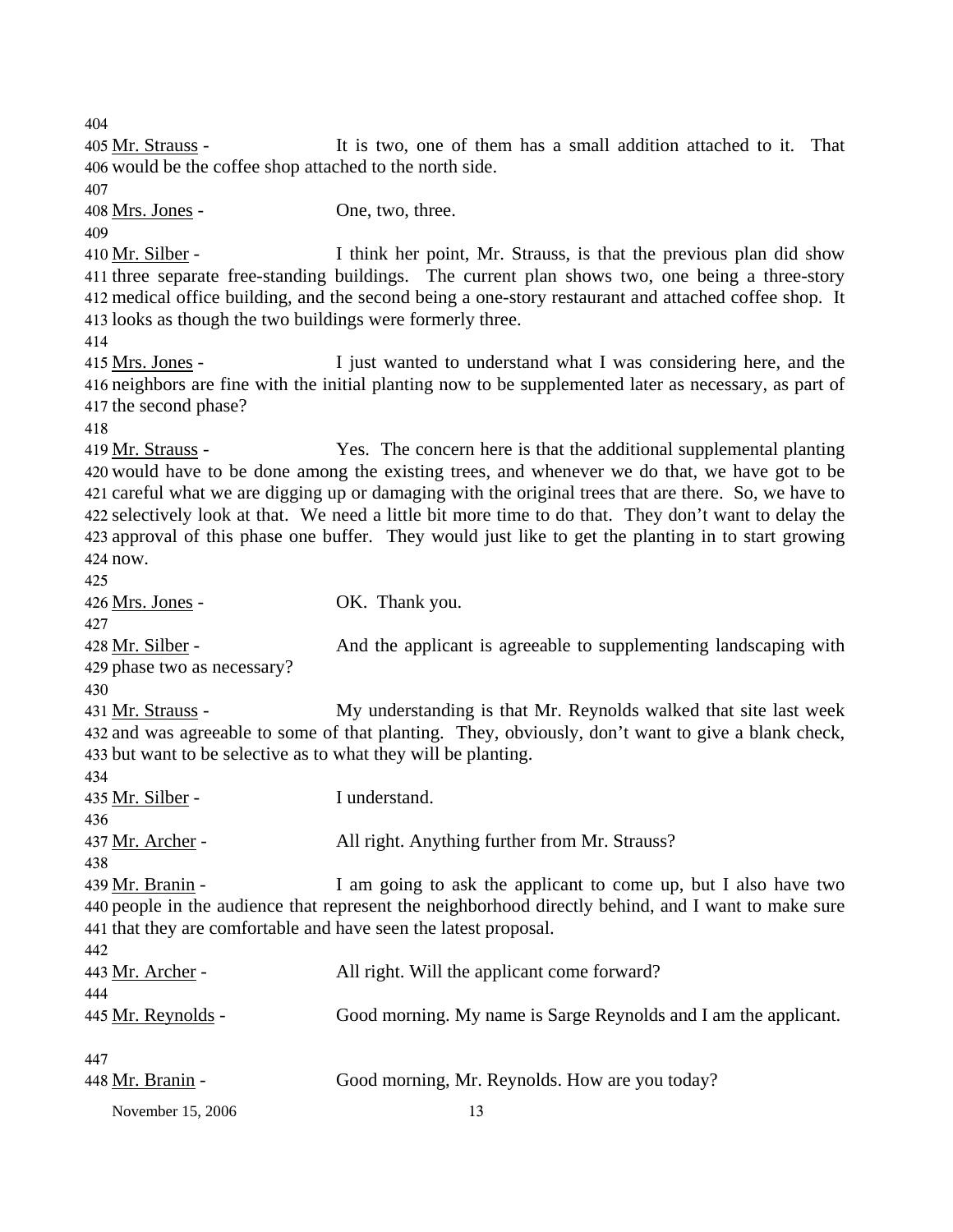| 449 <u>Mr. Reynolds</u> -                     | I am well, thank you. And how are you all?                                                             |
|-----------------------------------------------|--------------------------------------------------------------------------------------------------------|
| 450                                           |                                                                                                        |
| 451 <u>Mr. Branin</u> -                       | Very good, thank you. Just with the supplemental plantings, I want                                     |
|                                               | 452 to make sure that you are in agreement that we are going to get some in and then there will be     |
| 453 additional. Are you in agreement?         |                                                                                                        |
| 454                                           |                                                                                                        |
| 455 Mr. Reynolds -                            | Yes, I am in agreement. We have worked well with the neighbors                                         |
| 456 in good faith and will continue to do so. |                                                                                                        |
| 457                                           |                                                                                                        |
| 458 <u>Mr. Branin</u> -                       | That is all I needed from you, Mr. Reynolds.                                                           |
| 459                                           |                                                                                                        |
| 460 <u>Mr. Archer</u> -                       | Does anybody else have a question for Mr. Reynolds? All right.                                         |
| 461 Mr. Branin.                               |                                                                                                        |
| 462                                           |                                                                                                        |
| 463 Mr. Branin -                              | With that, Mr. Chairman, I'd like to move for approval of POD-74-                                      |
|                                               | 464 05 including the revised staff plan with the annotations and the standard conditions for landscape |
|                                               | 465 plans of this type, including the original additional conditions Nos. 1 through 32.                |
| 466                                           |                                                                                                        |
| 467 <u>Mrs. Jones</u> -                       | Second.                                                                                                |
| 468                                           |                                                                                                        |
| 469 <u>Mr. Archer</u> -                       | Motion by Mr. Branin and second by Mrs. Jones. All in favor say                                        |
|                                               | 470 aye. Those opposed say no. The ayes have it. The case is approved.                                 |
| 471                                           |                                                                                                        |

 The Planning Commission approved POD-74-05, Plan of Development Reconsideration and Phase One Landscape Plan for Reynolds Crossing One, subject to the standard conditions for developments of this type, the standard conditions for landscape plans, including the original additional conditions Nos. 1 through 32.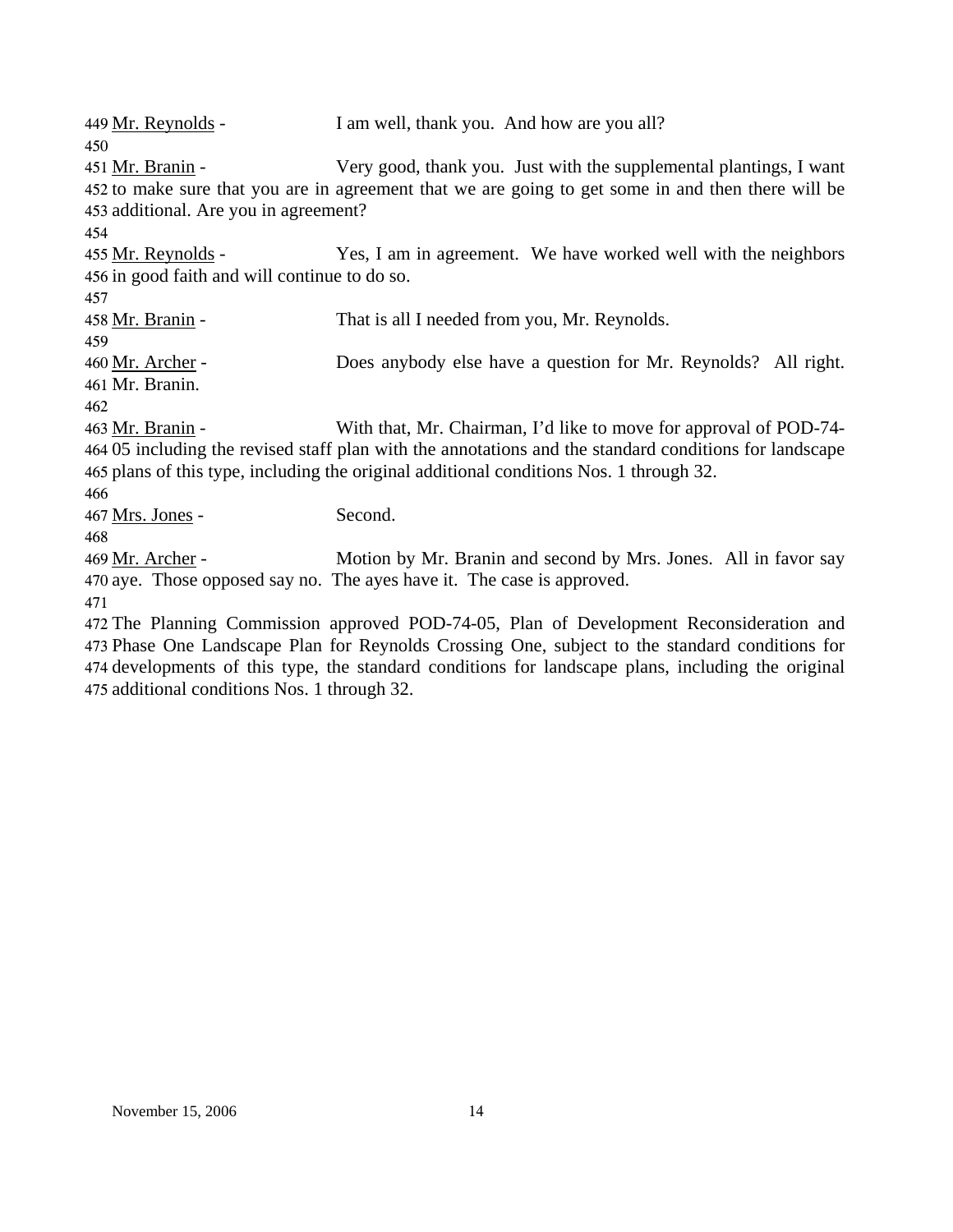#### 476 **PLAN OF DEVELOPMENT - ARCHITECTURALS**

477

POD-42-06 West Broad Village – W. Broad St./Three Chopt Request for approval of architectural plans, as required by Road **Timmons Group for West Broad Village, LLC, West Broad Village II, LLC and Unicorp National Developments, Inc.:**  Chapter 24, Section 24-106 of the Henrico County Code, to construct a one **two**-story, **63,875** 60,000 square foot grocery store, a three-story, 58,000 **61,450** square foot retail/office building, and a one-story, 4,050 square foot bank building with drive-thru facilities in an urban mixed use development. The 115.04-acre site is located along the south line of W. Broad Street (U. S. Route 250), the north line of Three Chopt Road, and the east line of the future John Rolfe Parkway on parcel 742-760- 7866. The zoning is UMUC, Urban Mixed Use District (Conditional) and WBSO, West Broad Street Overlay District. County water and sewer. **(Three Chopt)** 

478

Is anyone present who is opposed to POD-42-06, West Broad 480 Village? No opposition. Good morning, Mr. Wilhite. 479 Mr. Archer -

481

Good morning, Mr. Chairman. Thank you. This is the first set of 483 architectural plans submitted for approval for the West Broad Village project. They have three 484 buildings before you today. The first building, the Wachovia Bank, is located here along West 485 Broad Street, right across from where S&K Clothing is located. This building is 4,500 square 486 feet and is constructed primarily of brick and cast stone construction. Staff believes that it is in 487 keeping with the guidelines of the West Broad Village Master Plan and we can recommend 488 approval. The retail office building, the square footage, we have been told at this point, is 61,450 489 square feet. It is a three-story building with the first story retail, the upper two stories is office. It 490 is constructed primarily of brick, stucco and cast stone accents. Staff also feels this is in keeping 491 with the West Broad Village guidelines. We had made a comment about treatment of the 492 southern façade of this building, and recommended additional enhancements, which the applicant 493 has agreed to do, by adding more brick and changing the coloration in the back. This building is 494 located here, which is just going to be just to the south of the Whole Foods Grocery Building, 495 which is the third building in this package. This is the one that staff does have concerns about. The requirements of the UMU limits are for 30,000 square feet, with provisional use permit 496 approval for this project. The Planning Commission and Board of Supervisors approved this 497 498 building at 60,000 square feet. There is the ability to increase the square footage and we have 499 been informed by the applicant that final square footage of the building is 63,875. Because of the 500 way the conditions of the provisional use permit are worded, specific approval of this square 501 footage is required. Staff does have concerns about designs of this building and how it fits within 502 the guidelines of the West Broad Village master plan. This is an industrial looking building. Staff has not been convinced that examples of this were provided with the master plan and the 503 504 pattern book. They are proposing the use of corrugated metal panel wall systems. These are the 505 lighter colored material that appear on all of the four elevations. This was not a material that was 506 specified in the proffers of the zoning case and would require specific Planning Commission 482 Mr. Wilhite -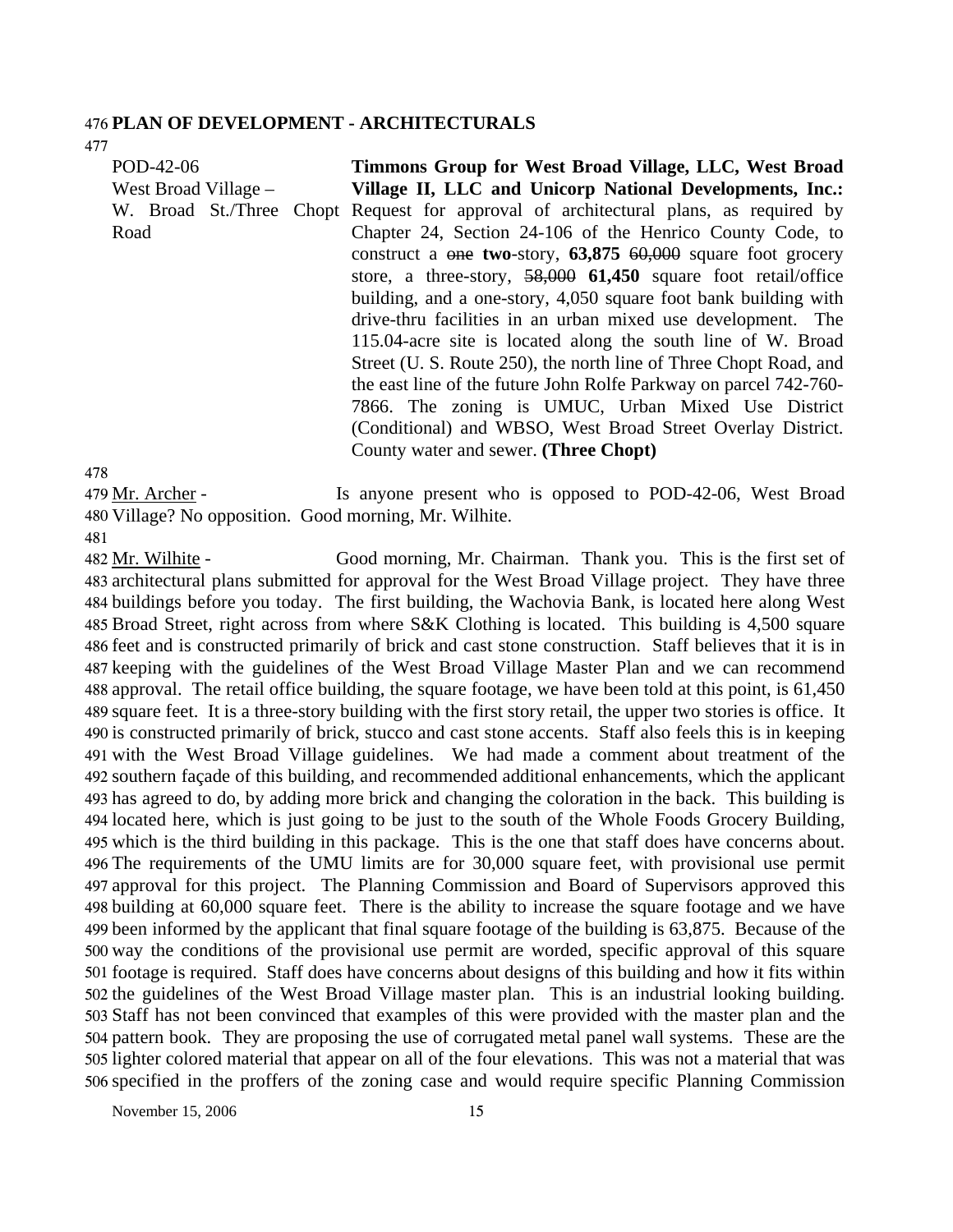507 specific Planning Commission approval. In addition, the café area, they have an outdoor café 508 here on the south side of the building, which has columns and a painted structured steel trellis on 509 top. Staff was concerned about how that treatment is going to appear. Guidelines for the West 510 Broad Village architecturals indicate that all commercial buildings are supposed to have a base, a 511 middle, and a top. The bottom elevation that you see here is the façade that faces what W. Broad 512 Street and it is arguably the most visible side on this building. We are not sure how that façade 513 really follows that guideline. Also, the guidelines specify that upper floor windows are supposed 514 to be square or of a vertical design, and as you can see here, this is a horizontal window treatment 515 on the second story. That does not follow the guidelines of West Broad Village. The applicant is 516 here today, including their two principal architects for the project. Staff is in a position to 517 recommend approval of the Wachovia Bank and the retail/office buildings; however, we are not 518 in a position at this time to recommend approval of the Whole Foods Grocery Store building. If 519 you have any questions, I will be happy to try and answer them.

521 Mr. Archer - Thank you, Mr. Wilhite. Any questions from the Commission? 522 Mr. Wilhite, you say that the green portions of that building are 524 corrugated steel? 523 Mr. Jernigan -

525

520

A corrugated metal wall system. We don't have details or a 527 material sample, but these are the lighter colors that take up significant portions of the façade. 526 Mr. Wilhite -528

I would like to know about Whole Foods design alternatives on that 530 on a nationwide basis. Is that something the applicant could address or do you know? 529 Mrs. Jones -

531

I believe so. Actually, I was on their web site yesterday and they 533 did have one web page that showed a wide variety of different designs. They are not wedded to a 534 single design philosophy. There is quite a wide variation in the buildings on the web site. 532 Mr. Wilhite -

535

I would think that opens the door then to some discussion of design 537 without having a problem with the... 536 Mrs. Jones -

538

539 Mr. Wilhite - I think so.

540

All right. Anything further for Mr. Wilhite? All right. I think we 542 need to hear from the applicant. Would the applicant come forward, please? 541 Mr. Archer -

543

Thank you, Mr. Chairman. Joe Antunovich here representing West 545 Broad Village, LLC. I am also joined here by Mr. Jim Voelzke, the architect for Whole Foods, 546 and we will kind of do this together. We won't drag it out. You have been very patient with us 547 over the last several months, and so we just handed out a book that is just a little summary of 548 what Mr. Wilhite talked about and the images on the screen simply go back to show a little bit of 549 what we have presented in our master plan and our master plan approval. The overall 550 development that we are so excited about along West Broad. These buildings are the first 551 buildings that we are up for approval on. The office building, I will just go through these 544 Mr. Joe Antunovich-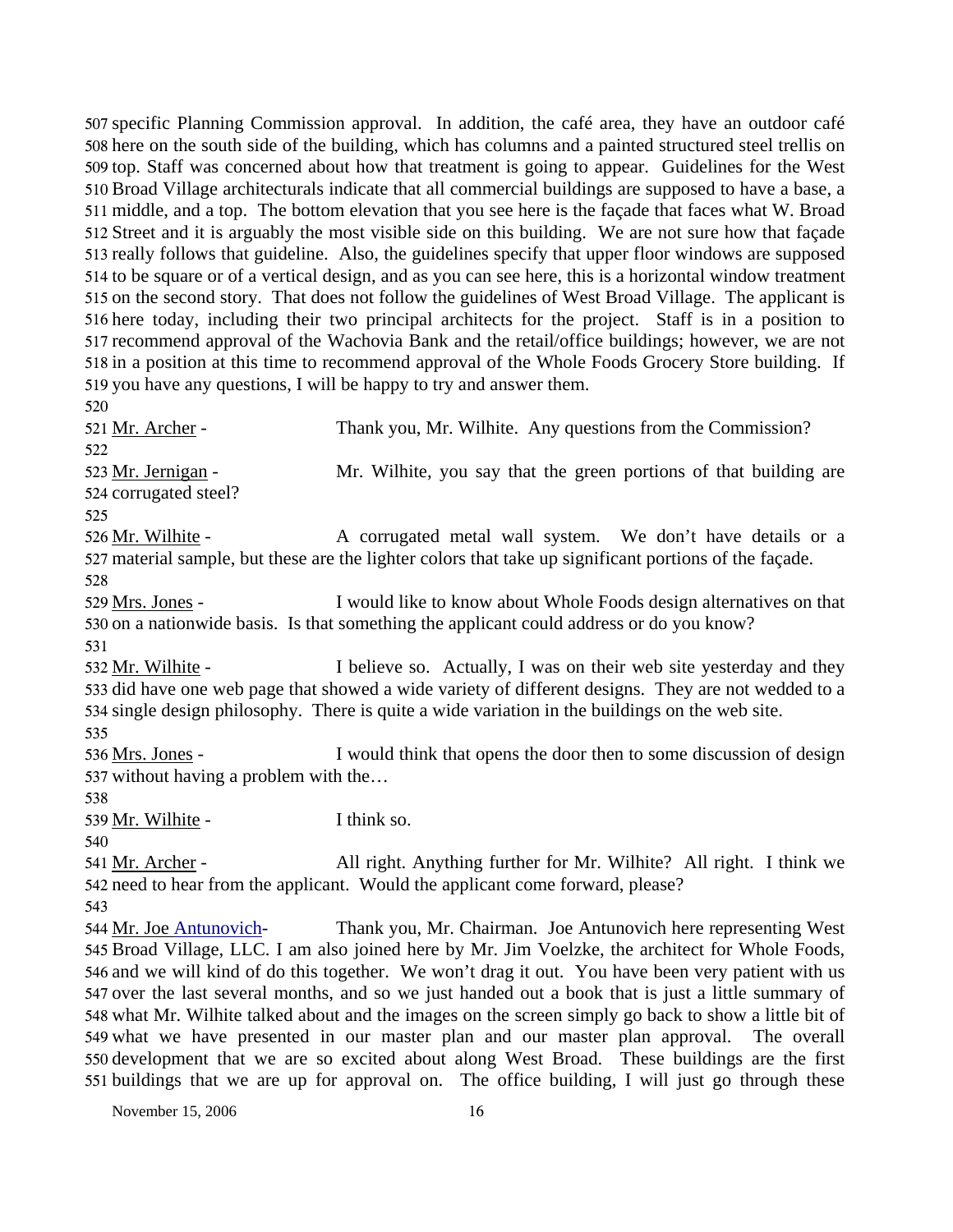552 quickly, that is illustrated here (referring to rendering), the site plan, and then the elevations. It 553 just helps to see these in color a little closer up because we are very excited about the eclectic 554 architecture that we have here, and as we went through the master planning we gave you some 555 ideas of how we would be putting these buildings together. The important thing is that the 556 buildings are a collection of different buildings, even this office building here that is 260 odd feet 557 long is expressed as a collection of six different facades, just like a city goes together, just like a 558 village goes together, and a village goes together with a combination of different architectural 559 styles, and while the architectural styles have an overall unifying element, every now and then 560 there is an exclamation point. So, as we go forth here, you can see that. These buildings are 561 eclectic. They have different personalities and staff did not like this elevation on the rear side of 562 the office building, and so we very quickly resubmitted another that had more brick on it. This is 563 a lousy coloration of it, but we have added a lot more brick and been able to keep staff very, very 564 happy on this one particular building. The Wachovia Building, as we discussed a little bit earlier, 565 out right on the street. That is a brick and stone building that we worked closely with our tenants 566 on. This has undergone several redesigns before we submitted. We are very happy with the way 567 that bank building has come forth, and with Whole Foods, this is really our major tenant in our 568 entire development. The facades of this building really we didn't show a lot of different designs 569 on, when we brought it through the master planning process. As you well know, Whole Foods 570 has a wonderful reputation for eclectic design throughout the country, and what we are trying to 571 do is do something exciting. I was somewhat shocked at the response from everyone when they 572 said we had some concerns here. When I first saw these elevations, I was thrilled. This really 573 takes our development, I believe, a huge step forward. This is a signature building. It integrates a 574 lot of brick and it integrates a lot of, I believe, almost like the farm architecture that you found 575 here in Richmond, and we have integrated somewhat of the old, the old industrial with that barn-576 like architecture, and yet integrated it with brick. You can see the brown colors here, those very 577 tall elements that extend up, and the trellises that help make a very eclectic façade for the 578 building. I am going to get the renderings, because really you shouldn't be looking at this 579 building without all of the elevations. These are two of the elevations, two of the primary 580 elevations, and I think the one elevation, the lower elevation we are thrilled with. I mean, look at 581 the brick that is here as you see this building on two sides. On the right-hand side of the lower 582 elevation, the taller element that actually is an exclamation point, and it creates what we believe 583 is really a wonderful composition. I think that one of the concerns, the largest concern that staff 584 had was the elevation that you see at the top, and I think we are anxious to get going and get 585 going quickly here, and if there is some concern about the particular elevation on the top, we 586 would appreciate hearing about that, and if we can talk about it and figure out a way that we 587 could move forth here, we'd be very appreciative. The other elevations here, you can see the 588 elevations from the parking lot at the bottom. We believe it shows a wonderful eclectic energy 589 and at the key locations where our project is, we'd be very proud to have this building in as the 590 first building. And so, while it is not identical to all of the kind of pseudo-classical elements that 591 were shown on the master plan, it says something about the tenant, Whole Foods, and we are 592 very, very conscious of that. It is a different kind of building, but we believe through its materials integrates very well with the overall sense of Whole Foods, and Jim, perhaps you'd like 593 594 to say a few words as we go forward. And, if you like, the other four elements, the four images 595 are here. 596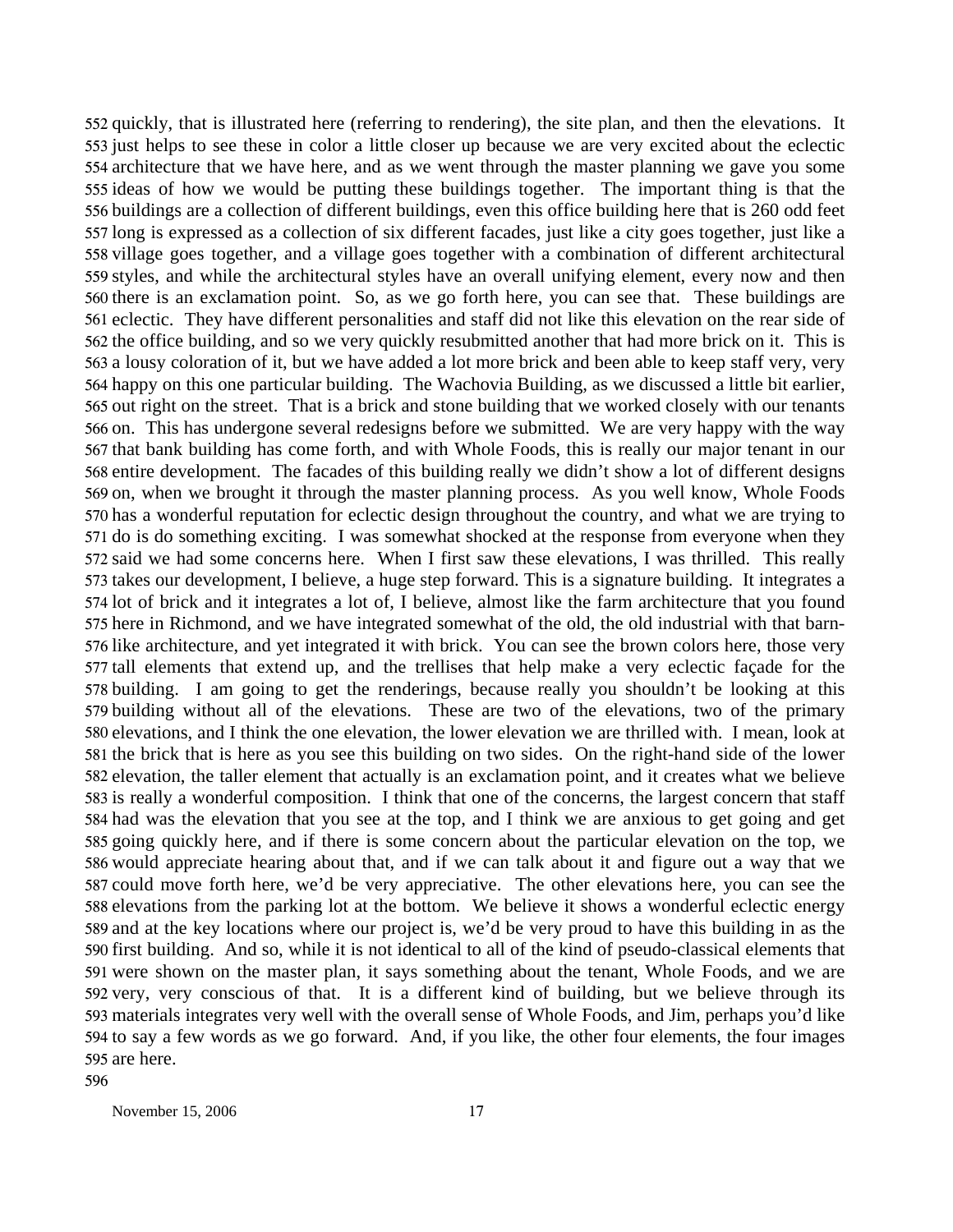Good morning. I am the architect for Whole Foods Market. I have 598 been designing Whole Foods for the last 15 years and have been primarily responsible for all 599 their work in the mid-Atlantic and in the Midwest, and I want to address the first question as to 600 "Do they have a national standard?" and they don't. They purposely don't and that is one of the 601 reasons my firm and I, particularly, get along well with Whole Foods is that their first task in a 602 new market is to send me down to kind of investigate local vernacular, local styles, local buildings, and really come out with a design that reflects the community, not Whole Foods. They 603 want the building to be a part of the community as soon as they open up and that is an architect's 604 605 dream. They are great clients and they want me down here today to sort of make it clear that they 606 are trying to do a piece of architecture here that reflects the community. With that said, they also 607 give us a lot of leeway as far as architectural style and design, and they really are trying to move forward. They are a very progressive company. They have a progressive style management, a 608 609 progressive style of running their stores, and they really want the architecture to reflect that, as 610 well. So, whatever the task, we are sort of putting a mirror up to what is there, but a task that we 611 are drawing out what's there, what is part of the history of the community, but then also putting it back together in a way that reflects the forward thinking. And that is, pretty much as Joe said, 612 what we try to do here. We spent a couple of days in Richmond, in the spring, going to all 613 614 different parts of town and different neighborhoods and tried to find forms and styles and even materials that we thought we could use to do the Whole Foods at West Broad Village. It is a 615 616 particular challenge in that this is a 65,000 square foot box. It is very hard to break that down 617 into kind of smaller buildings. We are sort of stuck with the proportion that is challenging, to say 618 the least, and the Whole Food Stores have gotten bigger. I am going to go through a couple of 619 examples of some other Whole Foods so you can see how we sort of met that task, to reflect the 620 community. I want you to be a little sympathetic in that some of these stores are smaller. They are 35,000 to 38,000 square feet, and now the Whole Foods prototype has gotten bigger. 621 597 Mr. Jim Voelzke -

623

 This is a Whole Foods in Downtown Washington, D.C. on P Street. It is, again, a very modern interpretation of some kind of classical styles in the neighborhood. This is a neighborhood that was filled with pseudo-industrial and a lot of auto-related industries, car repair shops, car show rooms in the 1930s and 1940s. We borrowed from a lot of that in form and came up with a very modern building with a lot of traditional feel to it. It is a very successful store. This store, as well as almost every Whole Foods that we have done from the building side, has won numerous design awards from the American Institute of Architects, as well as major institutions, and we are confident that what we are proposing for West Broad Village is of similar quality. 632

 This is a Whole Foods in Vienna, VA. It is a much smaller store, 27,000 square feet. This is actually an existing building. The form that you see is an existing warehouse. We added that clearstory on the top, and a modern piece dropped into kind of a traditional form, not unlike what we are doing at West Broad, and we added the entrance to the left side.

637

 This is a Whole Foods in Clarendon, Virginia in Arlington. This is the first Whole Foods that we did. This is the first Whole Foods in Washington, D.C. This project was written up in the *Washington Post* by their architectural critic as being a classic example of what to do with a big box and how to break it down. It, again, won numerous awards. Again, it is taking kind of a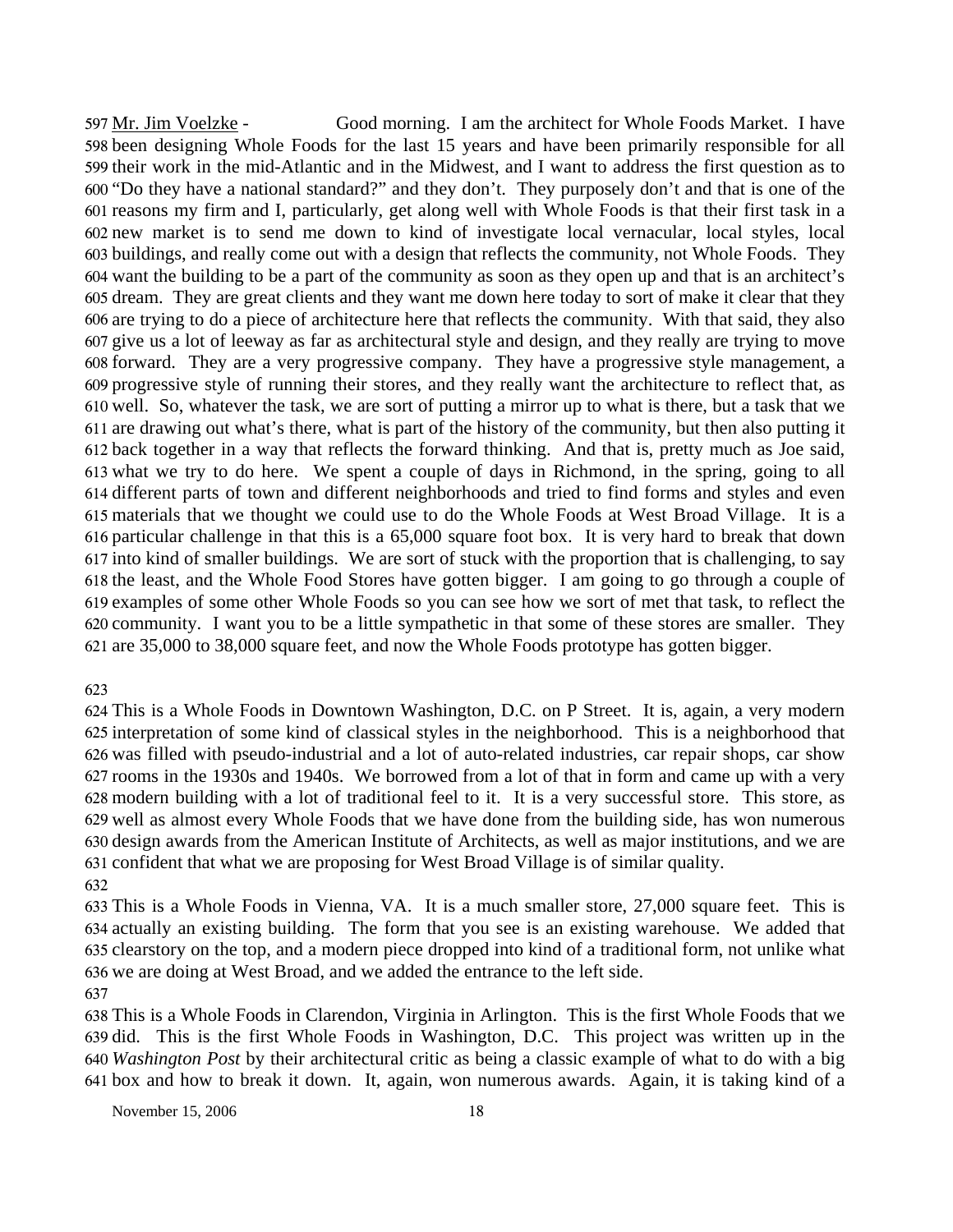642 classical form, simple proportions, classical materials, like brick, but really reinterpreting them 643 into a modern vernacular.

 Here is another picture of the Clarendon Store from a different angle. Again, one of the things that we typically do, especially on a four-sided project, is try and break down each different elevation and let each elevation respond to the needs of what is around it, what is across the street, and let me go back to the design and just briefly kind of point out, you see some stuff repeated in here. We pride ourselves on being sort of a brick or masonry aficionado. What you are starting to see here is the development of the masonry details. These are not flat sort of brick walls. These are heavily articulated, heavily designed, and I will show you P Street and what we did with brick there. I think you can start to see some of the detailing on the left side. You'll see that and look over the windows around the loading dock there, details on top of that brick stair tower. It is hard to convey that in kind of computer renderings, but be assured there will be a tremendous amount of texture. We are also looking at, at least two, and possibly three, brick colors, that are going into the project. You start to see that top form from that clear story form. That is really a much larger interpretation of what we have done in the Vienna store, and modern, but still feels comfortable within the proportion. It will glow at night time. It really is kind of a beacon for the store. Unlike Vienna, it is envisioned here as being transparent glass, so you will be able to see inside. These are the two sides. You can see this coming together very nicely. Again, you are starting to see lots of brick detailing that will just continue to develop as we continue. The trellis form, I was surprised to hear that there were some issues with that, that was an attempt at a breakdown of a relatively blank façade. There are parts of the store, because of the program, with food stores, where we need to have solid wall to back up against, and so we were trying to use the trellis here to break down that and really create sort of a pattern along the elevations. Then the northwest perspective is the entrance to the building. Now, this is the entrance in the West Broad Village. We purposely located the store offices in this location, because you could have windows of activity behind them. Again, you are at the back of the house with regard to the store, so there is nothing really happening at ground level that we can show, so we tried to put the offices, the conference room, the break room up on the second floor, so that they will have a view and it will be activity. That is all I have for now, but again I want to assure everybody that Whole Foods' goal is to create a building that we are all proud of, and that the community embraces quickly (unintelligible).

Jim, I've got a couple of comments. I've got your website up here 676 and 90% of those I love. Most of the ones on your website are of other stores. Now the ones that 677 you just presented to us of Whole Foods are all too modern, and I don't see any of the other ones 678 that are on the Whole Foods website up there. They are more classical. 675 Mr. Branin -

I think you are going to see a variety of stuff on the website and the Mid-Atlantic region they have more of a tradition of building their buildings from the ground up. A lot of the facades that you are looking at are in shopping centers, strip malls, that part of the 683 architecture was done by the architect of the strip mall, not of... 680 Mr. Voelzke

Now, Joe will tell you from the get-go that I am excited about the 686 architecture. It is a step-up in the project. They are beautiful. In the original meeting with the 685 Mr. Branin -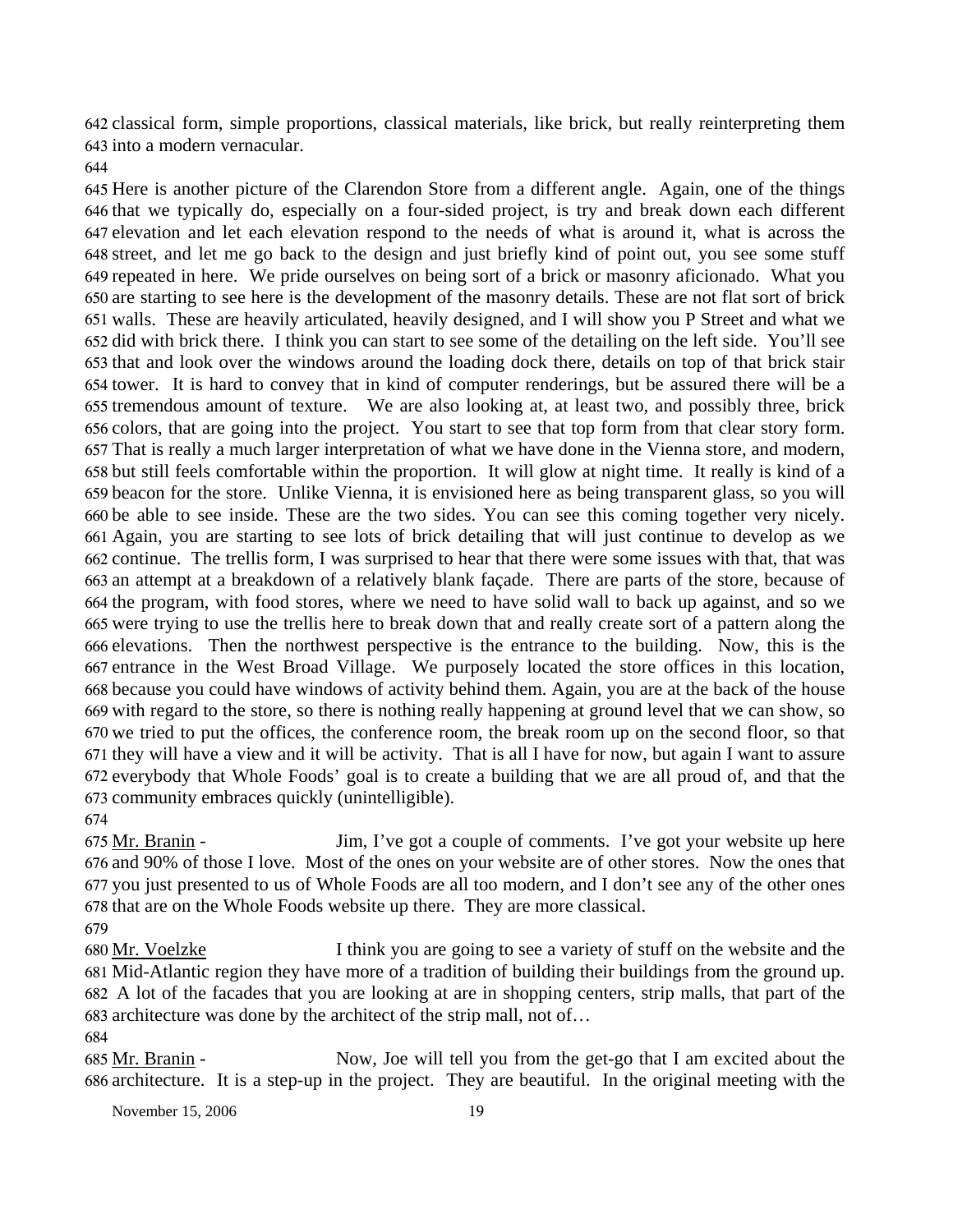community when Joe first came in to Richmond, one of the big selling points to the community 687 688 as well as the County was that he was going out and he had spent hours and hours of time going 689 through Richmond, picking up the traditional Richmond feel and bringing it out, and that this 690 would be a new development, a different type of development being urban mixed use, but he was 691 bringing that characteristic of our area to this area. Now, I don't know where you guys got off 692 the train on it, but I hear you saying "break away from that" and where did we change you? 693 Because, the proffers reflect those original meetings.

694

We have had an interesting discussion, and please, this is a 696 discussion that is really a very open discussion because we will be coming back here with many 697 buildings, and I can assure you that this is the one building that is a little bit different. It is a huge 698 building. It is 64,000 square feet and we have tried to break this building down. Usually a 699 grocery store has three solid walls and one wall that is open, as you enter. This is a free-standing 700 building, and we collaborated here with what we think is really a marvelous, marvelous tenant, 701 and we tried to come up with something that is part of the village. The rest of the village, Mr. 702 Branin, looks exactly like the sketch books that we gave you, and we are committed to doing that. We are in with connected buildings, a huge building that is 450 feet long, and you will see in a 703 704 month that is exactly consistent with the overall sketch pack. Here, though, our tenant is asking 705 us to consider a slightly different, more eclectic, design at this important location. And, if we 706 believe what we are saying about this being a village, we should be able to accept tenants, 707 forward-thinking tenants that come forth with a slightly different view, and I believe that it is the 708 material that will integrate this. The building, instead of just being a large box, has an enormous 709 amount of interest. I think if there is some concerns about that one particular elevation where 710 there is a lot of use of metal facing West Broad, in discussion earlier with our tenant, there would 711 be some willingness to warm that elevation up and look at other materials. 695 Mr. Antunovich -712

Let me stop you right there. If you had said in your initial 714 presentation, "Hey, look. We know we had a vision. We sold that vision to you all. We came in 715 with that vision, and our tenant is now asking that we change it and we would like it to be 716 considered." But, instead, you took it a different direction in my opinion, and you said, there is 717 no need to keep with this same pattern. We need to go with something different. I think it is the 718 right building if it was an airport, or a school, or not in this development. I truly do. It is a 719 beautiful building, but the architecture that you well-defined in the beginning, this is a far stretch, 720 and I believe it doesn't fall in line with proffers already provided. So, that is my comment. I am 721 sure some of the other commissioners would like to ask a few questions. 713 Mr. Branin -722

I have got a couple of questions. Mr. Wilhite, in his presentation, 724 indicated that staff felt like there was sort of an industrial flavor to the architecturals, and Jim, I 725 believe your name is, said you all had made a study of the vernacular at the time to see what 726 might blend well in this area. Were you specific in where you looked, because...to try to gain 727 that place? 723 Mr. Archer -

#### 728

Yes, we spent time in a bunch of different neighborhoods, more 730 urban neighborhoods in Richmond, and one of the things we originally borrowed from is, when 731 you are looking at kind of historical retail architecture, the sizes are much smaller than 60,000 729 Mr. Voelzke -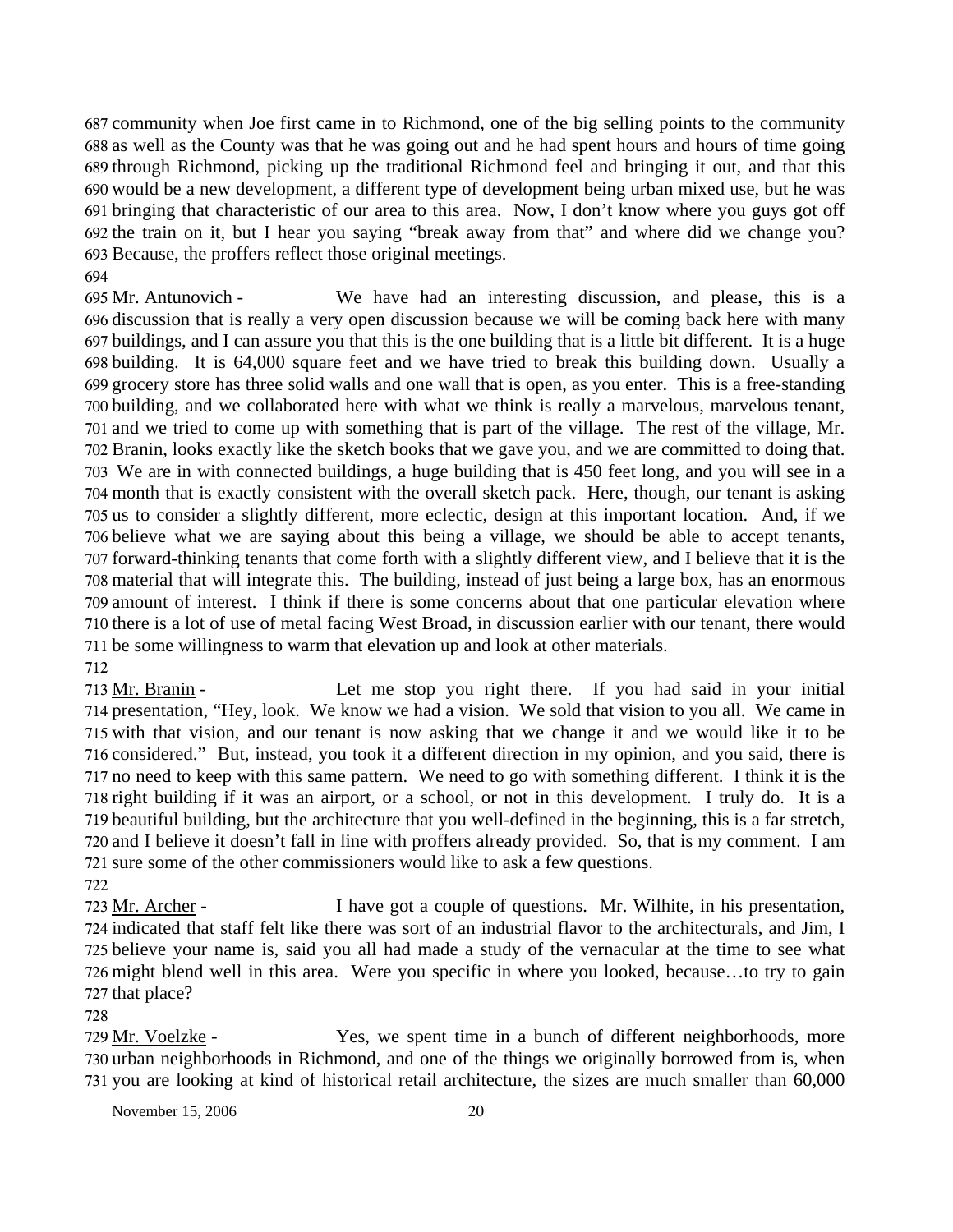732 square feet, and so we tried. We did deliberately try to look as well at how were 50,000 square 733 foot buildings built back then, and we are certainly borrowing from both some more industrial 734 vernacular, but also an agrarian vernacular in trying to blend those two together. Some of those 735 that were a particular influence on this building were, I apologize and I don't know the names of 736 the neighborhood, but we spent a lot of time in a neighborhood going into the City, on Broad 737 Street, maybe a mile or two west of Downtown. There is a TV station there and an art deco 738 building and then a lot of kind of quasi warehouses, light industrial buildings. 739

740 Mr. Branin - Scott's Addition and Seaboard? That area? Midtown?

741

Yes. There is fantastic architecture there and it looks like there is 743 going to be some development happening and there is plenty of stuff going on. So, we spent a 744 little bit of time there looking at a lot of kind of "30s" and early "40s" light industrial buildings, 745 and then really tried to introduce to a standard retail in the smaller storefront openings and 746 smaller canopies. It was intended to be reflective of numerous different kinds of vernacular in 747 your community. I stress that it is hard. One of the things that we struggle with and are open to 748 suggestions on is that it is hard to find a historical prototype for 60,000 square foot stores, and we 749 struggled, not really struggled, but it is a goal of ours – it behooves us that the architectural 750 details that we do create, have a certain architectural integrity to them. They are not sort of 751 pasted on pieces onto a box that doesn't look appropriate. One of the things that we had them do 752 here is create a building that has some architectural integrity to it and that it is not trying to be 753 anything other than what it is, which is, I am hesitant to say a grocery store, because Whole Foods is much more than that, but reflective of Whole Foods and the community. 754 742 Mr. Antunovich -755

 I think, also, this building is very unique on our site. It is a single-story building, apart from the small mezzanine. That is a very, very large user. All of the other buildings except for the smaller out parcels that we will bring to you have either office above the retail, a hotel above the retail, or residential above the retail, and in that kind of design vernacular where we are dealing with four- story or three-story buildings where we can make them different and make them very consistent with what we had our original idea. I don't want you to think that this is a vast separation, because I was looking at the book and I regret that we perhaps did not include some of the photographs and some of the sketches on Whole Foods, because I think at the time we were just not; I regret doing that now. But the other buildings that will come, because of their use, because of their mixed-use, will be very consistent with what we have committed to deliver to you.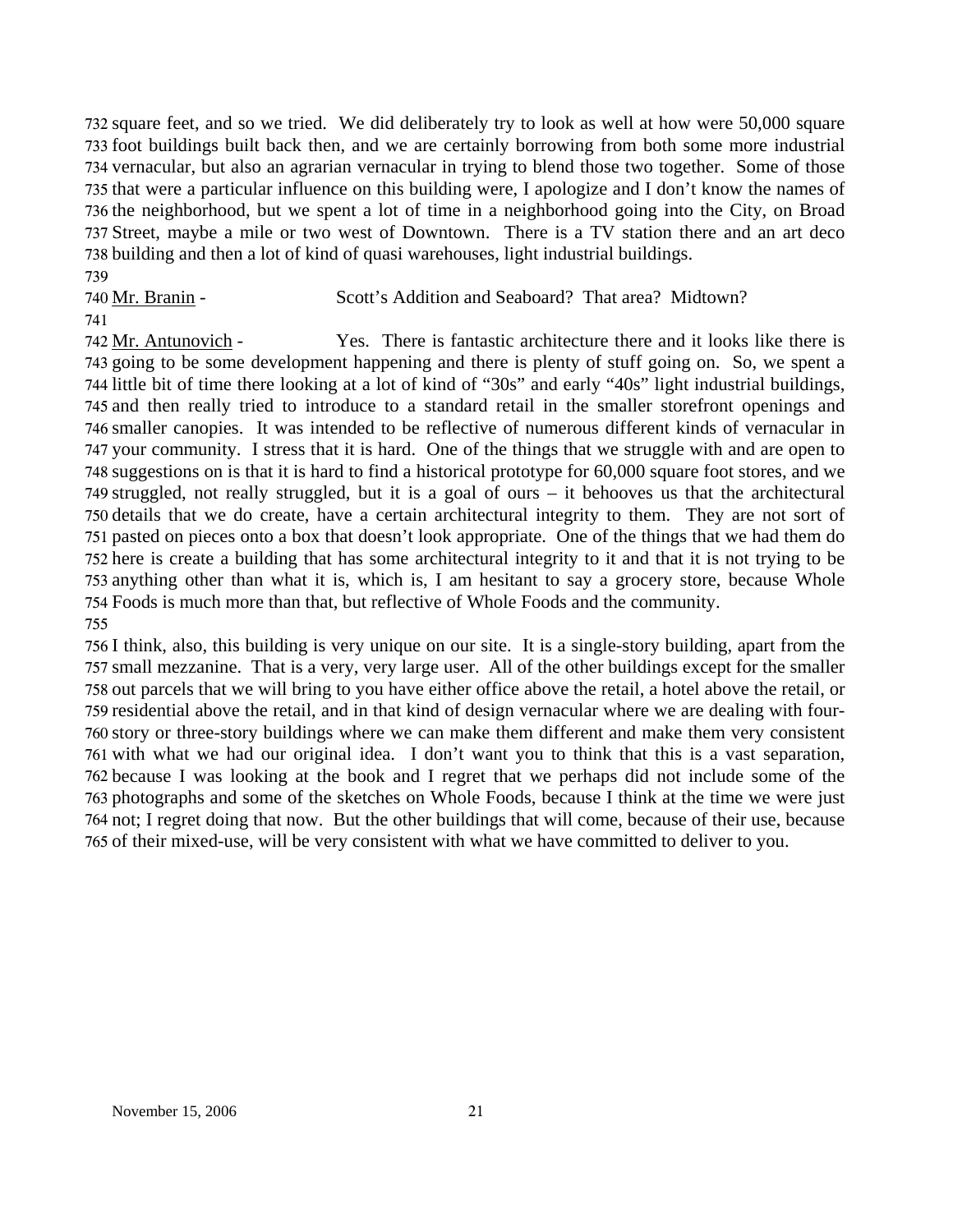Mr. Chairman, this is sort of like looking at art. One person sees 768 something and another person sees another, and flying in and out of several airports, the top 769 photo looks like an airport, looks like a hangar and I don't think it is certainly intended for it to, 770 but... 767 Mr. Vanarsdall -

771 772 Mr. Antunovich - Are you referring to this photo? 773 774 Mr. Vanarsdall - It does look it. 775 Are you finished, Mr. Vanarsdall? Just in addition to that, I wanted 776 Mrs. Jones -

777 to ask, because we are all as enthused as you are. I cannot wait for this to be here and open, but 778 our charge is to make sure that the case is moved ahead with the vision it was originally 779 presented. The area of Richmond that was emphasized over and over again, during the 780 presentation of West Broad Village, was the Fan District, and that, when you were using words to 781 describe the Whole Foods, such as industrial eclectic, that is not part of the same architecture and 782 vision, but just taking this first page of the handout today, looking at the middle section which is 783 part of the classic vision that was presented to us, even the bank and the retail buildings have less 784 delineation and rooflines than necessarily were presented at the first vision, and then Whole Foods, while I happen to be a contemporary nut, I live in Richmond, Virginia and have to operate 785 786 under those taste guidelines a little more than most, but this is the first impression of West Broad 787 Village for many. They will be coming in. This is a key location. Maybe these renderings don't 788 do the detail justice, as you were saying. The bricks are detail, but if you can't place a façade 789 into individual building sections because of the size of this building, that makes it even more 790 important to emphasize what is distinctly Richmond, Fan, Village about this building. And I think 791 you can achieve a modern look, not being an architect, with glass and light without sacrificing 792 this vision with the roofline and the windows are redone. That is what is putting me off about 793 this building. The roof line and the windows. Even the retail building in my view, has too much 794 of a flat roof line as the solid line. And it is because, if you look at the middle pattern here, which 795 are representative of what was presented to us for original approval, and you look top and 796 bottom, it doesn't seem to blend in my view. So, not being an architect, I am going to ask you a 797 question. Are there roofline and window details and other things that can be done within the 798 confines of a 64,000 square foot building to make it work? 799

Absolutely. And we are getting into one of the primary reasons why we wanted to come before you today, was really to sort of take from this what we need to do 801 802 to soften the building and make the building more appealing to you all. The windows, most 803 certainly, and we have tried, and we are looking at different options. The roofline was a sort of 804 foot forward. We probably have the sloping roof on the whole east elevation right now, and sort 805 of bring that whole roofline down and just create a different parapet, and then throughout the 806 building, we do have kind of multiple stepping parapet lines. This is not a flat roof building at 807 one elevation, so I think we will continue to look at ways to bring the roofline down. Penetration 808 and certainly the northwest elevation can be looked at in numerous kinds of ways. The goal is to 809 kind of create sort of a smaller punched opening rather than ribbon windows. I think that is a 810 great idea and we can certainly look at that, especially as it pertains to this elevation. 800 Mr. Antunovich -811 Mr. Branin - So you came hoping to get some feedback?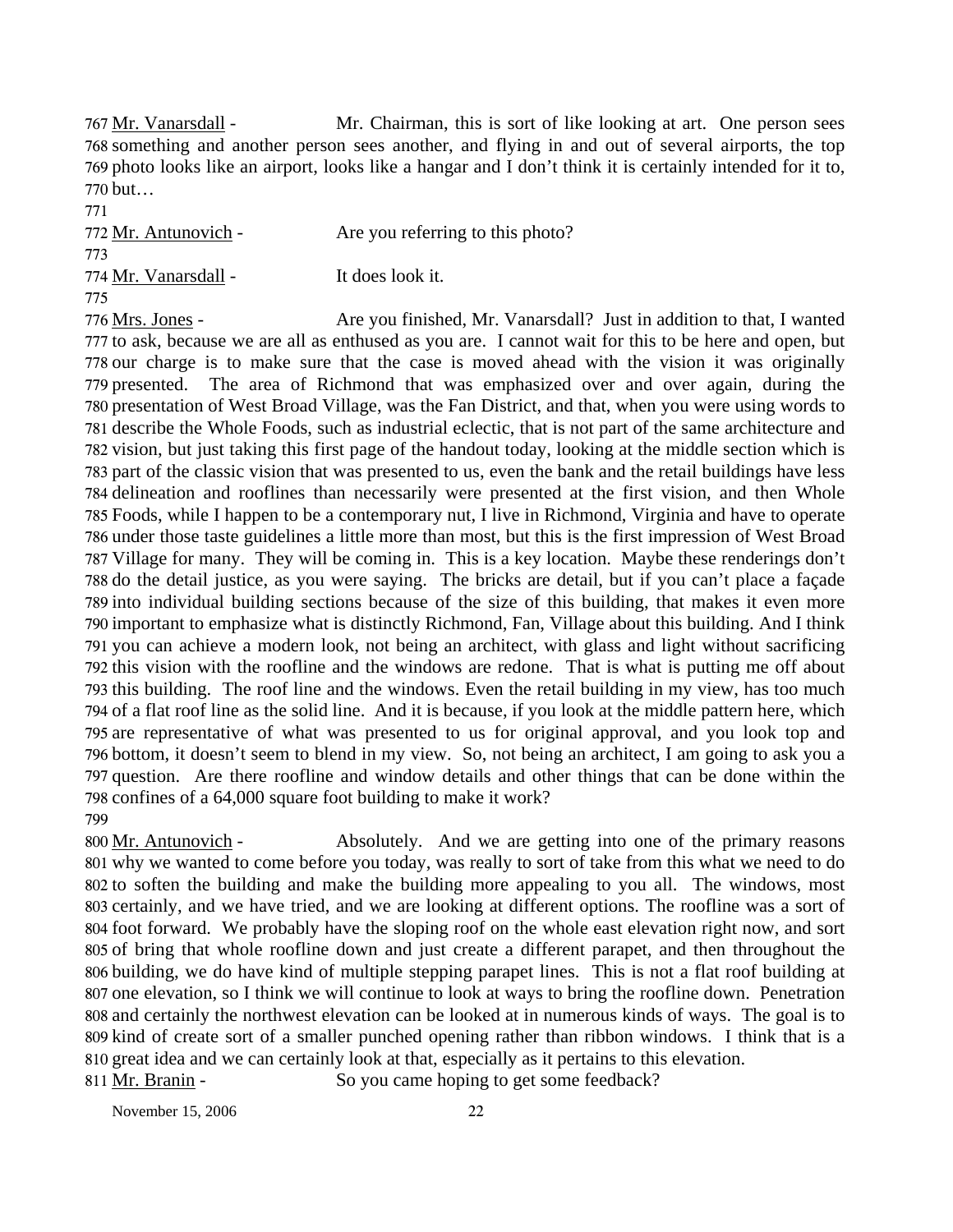We are anxious to get this store open and so we are anxious to 813 move forward and we need to, we are well into construction documents at this point. 812 Mr. Antunovich -814 815 Mr. Branin - How long are you going to be in town? 816 817 Mr. Antunovich - I came from Washington, so it is an hour and a half drive. 818 So you don't mind spending some time with staff and getting a feel 820 for what we are looking for? 819 Mr. Branin -821 No. Anything, Mr. Branin. At this point, I think the response that 823 we got from the Planning Commission is exactly what we wished to, and I think what we would 824 like to do is have you consider Wachovia and the office and retail building, and we would like to 825 pull back on Whole Foods and would like to be able to continue this discussion. I think we are, 826 hopefully, on the agenda with another building a month from today, and perhaps we could defer 827 this and work with staff and come back again with a revised design that would be a little more in 828 keeping with... 822 Mr. Antunovich -829 830 Mr. Branin - You knew we were going to hate this? 831 Given the true spirit of collaboration with which we have worked 833 here, it would be terrible to ask for a vote on this today, don't you agree? 832 Mr. Antunovich -834 835 Mr. Branin - I don't think you would like the vote you got. 836 I think I was experiencing the same thought pattern that Mr. Vanarsdall had when he talked about dealing in art. I don't know if the Mona Lisa is smiling or 838 839 frowning or smirking, and we have sort of got the same thing. UMU is sort of new to all of us 840 right now and architecture, particular modern architecture can take so many different things. We 841 haven't had a chance to get used to it yet. So, I can understand why staff has some concerns 842 about this because I think we all see something different when we look at these pictures, and I 843 don't know if we will ever reach a point where we all will see the same thing. We may not. 837 Mr. Archer -844 845 Mr. Branin - Unfortunately, we can't build a full-scale mockup. 846 847 Mr. Archer - But anyway, I do think that this does need some more discussion. 848 I want to say something. If this building came through in a separate 850 zoning case, and this was the architectural on a piece of property sitting somewhere, I think it is a 851 nice looking building. I would vote for it in a condition like that. But you have to remember, this 852 is 115 acre tract and we have proffers. This is a business of precedent, and if this building went 853 through as far off of the proffers as it is, the next person that comes to us, with another building 854 says, "Well, you let Whole Foods do it." So, we have to stick close to the proffers. It is tough for 849 Mr. Jernigan -

November 15, 2006 23

855 your commissioners to get this far off of what is committed and get an approval on it. The

856 building, like I say, I like it, but it is just not right for the area.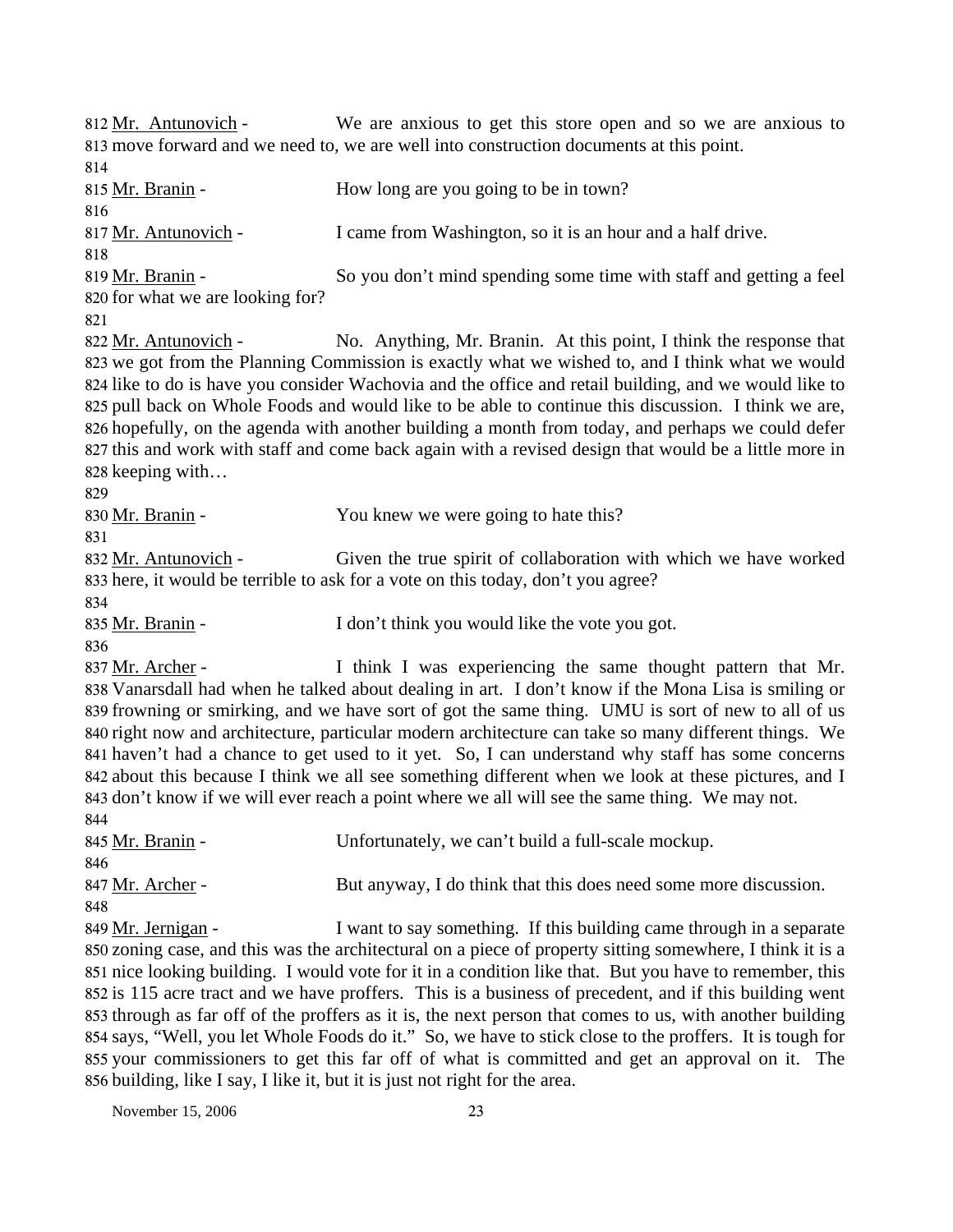We, perhaps, should have brought all the other buildings through 858 first, and then actually came with Whole Foods three months from now, and so it is just the 859 schedule that we have, although, given the general tenor of the group today, I am not sure that 860 even in three months we would have gotten a positive vote, so we will go back and... 857 Mr. Antunovich -861

I think one day of working it out, like I said when you came up and started speaking, I pulled up the same website that I have looked at it five times preparing for this 863 864 meeting, and looked at a lot of the architecturals of other buildings, and a lot of those 865 characteristics fall in line with the vision of this project, and, there are only 68,000 people that 866 have been keeping a close eye on this that I have to answer to, and when this airport shows up in 867 their backyard and when they are expecting to see traditional Richmond, I've got a problem on 868 my hands. So, does anybody else have anything? 862 Mr. Branin -

869

Allow me to say from staff's perspective, we look forward to 871 working with you in the coming weeks to get this into a shape that we think may be more 872 appropriate and we will be happy to work with Mr. Branin and other Commission members to 873 bring back something more in keeping, and we look forward to working with you. 870 Mr. Silber -

874

| 875 Mr. Vanarsdall - | We don't want to run you off. We want to help you.                                                   |
|----------------------|------------------------------------------------------------------------------------------------------|
| 876.                 |                                                                                                      |
| 877 Mr. Branin -     | Like I said when we started, we are excited that Whole Foods is                                      |
|                      | 878 coming. The people in the community are talking about it and they are excited about it, but they |

879 haven't seen it.

OK. I guess we need to keep the meeting moving. Are we going to 882 defer this, Mr. Branin? 881 Mr. Archer-

883

I have one question and not relating to this, but we have gone to 885 feet now and not floors, but on the, way down the road, but you are going to be handling that? The building is a 13-story building. It was in the paper and it is still 13 floors. 886 884 Mr. Vanarsdall -887

888 Mr. Antunovich - Yes, that is what we had agreed to was 13 floors.

889

One article said it was marketed at that and then I think Andy told me that it was, how many feet is that, 260? 891 890 Mr. Vanarsdall -

892

It is 160 and I think we had also identified a height, had we not, 893 Mr. Antunovich -

894 Andy?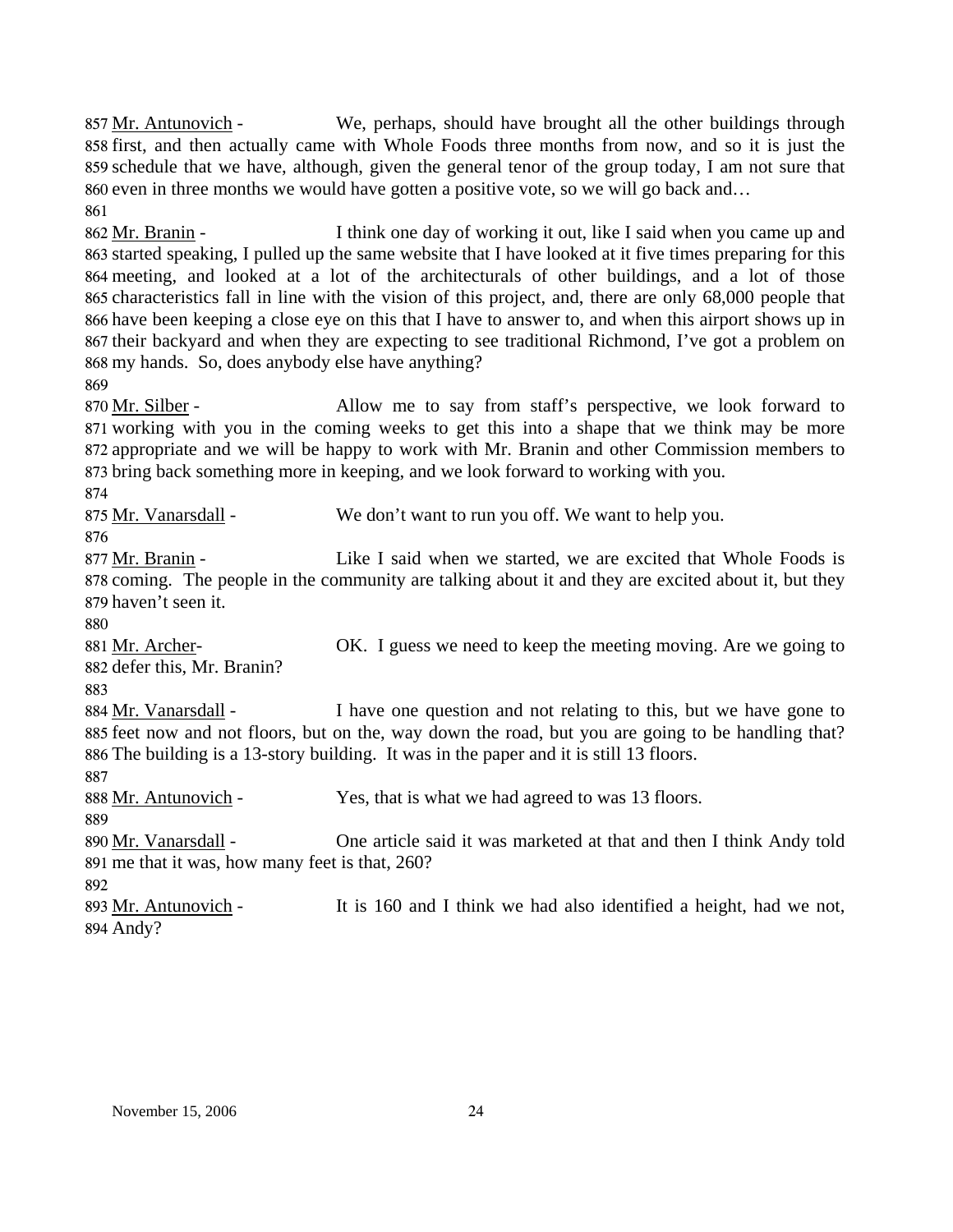| 895 Mr. Vanarsdall -                                      | I just happened to think about it. I know it has nothing to do with                           |
|-----------------------------------------------------------|-----------------------------------------------------------------------------------------------|
| 896 this.                                                 |                                                                                               |
| 897                                                       |                                                                                               |
| 898 Mr. Antunovich -                                      | Just for your information, it is 13 floors at approximately 13 feet in                        |
| 899 height, so that is 159, or approximately that height. |                                                                                               |
| 900                                                       |                                                                                               |
| 901 <u>Mr. Archer</u> -                                   | Mr. Branin, I think you                                                                       |
| 902                                                       |                                                                                               |
| 903 Mr. Jernigan -                                        | The airport is in my district, so if you want to bring this down my                           |
| 904 way, it would fit in.                                 |                                                                                               |
| 905                                                       |                                                                                               |
| 906 Mr. Vanarsdall -                                      | I didn't want to say anything when he said it was OK for him, but I                           |
|                                                           | 907 wanted to say he lives near the airport and he grew up looking at big buildings.          |
| 908                                                       |                                                                                               |
| 909 Mr. Branin -                                          | Mr. Chairman, I am sure they are ready to get out of here. I would                            |
|                                                           | 910 like to move for approval of POD-42-06, the retail building and the bank.                 |
| 911                                                       |                                                                                               |
| 912 Mr. Vanarsdall -                                      | Second.                                                                                       |
| 913                                                       |                                                                                               |
| 914 Mr. Archer -                                          | Motion by Mr. Branin and second by Mr. Vanarsdall. All in favor                               |
|                                                           | 915 of that motion say aye. All opposed say no. The motion carries.                           |
| 916                                                       |                                                                                               |
| 917 Mr. Silber -                                          | And I guess we are deferring the architecturals for Whole Foods                               |
| 918 until one month from now?                             |                                                                                               |
| 919                                                       |                                                                                               |
|                                                           |                                                                                               |
| 920 Mr. Branin -                                          | Yes.                                                                                          |
| 921                                                       |                                                                                               |
| 922 Mr. Vanarsdall -                                      | Second.                                                                                       |
| 923                                                       |                                                                                               |
| 924 <u>Mr. Silber</u> -                                   | For us to come back on December 13.                                                           |
| 925                                                       |                                                                                               |
| 926 Mr. Branin -                                          | Andy, are you deferring this or am I? I will defer it for you. I was                          |
| 927 so rough on you. I feel guilty.                       |                                                                                               |
| 928                                                       |                                                                                               |
| 929 Mr. Wilhite -                                         | We have a second architectural package that has been submitted                                |
|                                                           | 930 and we can say it will be on the December agenda, so the Whole Foods Building can just be |
| 931 incorporated with that.                               |                                                                                               |
| 932                                                       |                                                                                               |
| 933 <u>Mr. Branin</u> -                                   | December 13. That is a rough date. OK.                                                        |
| 934                                                       |                                                                                               |
| 935 Mr. Silber -                                          | So the architecturals for Whole Foods will be deferred until                                  |
| 936 December 13.                                          |                                                                                               |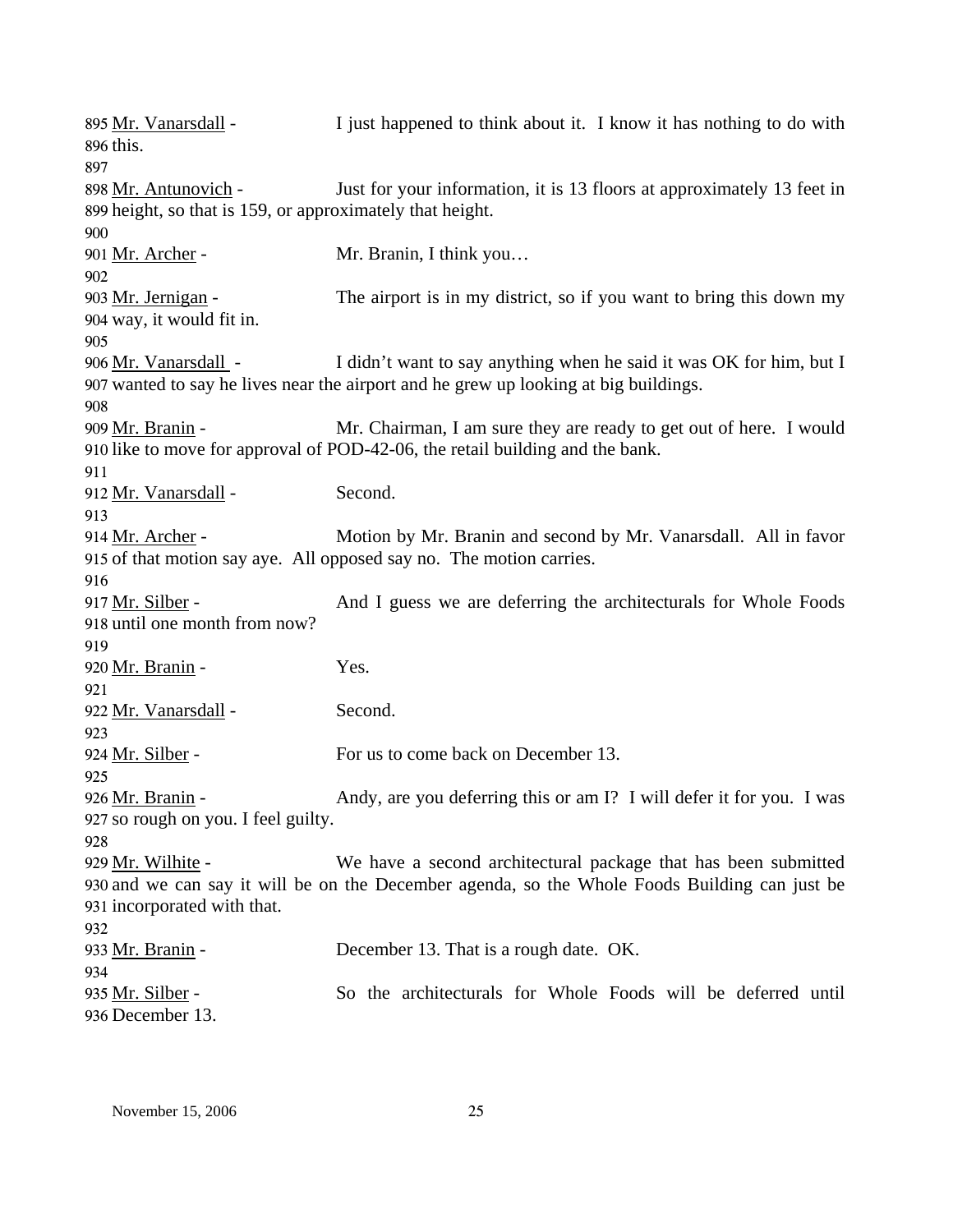Until December 13. It is just part of that motion. I think the 938 motion has been approved. 937 Mr. Archer -

939

940 The Planning Commission approved POD-42-06, West Broad Village – West Broad Street/Three 941 Chopt Road, the retail/office building and the bank, and deferred the architecturals for Whole 942 Foods until December 13, 2006.

#### 943

# 944 **PLAN OF DEVELOPMENT**

945

POD-64-06 Advance Auto @ East Towne Center – Charles City Road and Williamsburg Road **Balzer & Associates, Inc. for Jill-East Towne, LLC and Peck-East Towne, LLC:** Request for approval of a plan of development, as required by Chapter 24, Section 24-106 of the Henrico County Code, to construct a one-story, **6,889** 6,800 square foot retail building on an outparcel in an existing shopping center. The **0.88** 0.45-acre site is located on the south side of Williamsburg Road (U.S. Route 60) at the intersection of Williamsburg Road and Charles City Road in the East Town Center Shopping Center on parcel 808-714-4906 and part of parcel 808-713-9182. The zoning is B-3, Business District. County water and sewer. **(Varina)** 

946

Is there anyone in the audience in opposition to POD-64-06, Advance Auto @ East Towne Center, in the Varina District? No opposition. Good morning, Mr. Greulich. 948 947 Mr. Archer -

950

Mr. Chairman, Planning Commission members, the applicant is requesting 952 to construct a one-story retail building that is just less than 7,000 square feet in size on 953 approximately 0.88 acres as shown on the addendum. This out parcel is considered part of the previously approved East Towne Shopping Center. The majority of issues were resolved to the 954 955 satisfaction of the County; however, there was one outstanding issue that revolved around the 956 appearance of the building. Staff has received revised architecturals as requested that depict 957 vertical pilasters on all sides that help to break up the expanses of split-face CMU block. These 958 can be more clearly seen on the overhead display of the revised architecturals. While these 959 architecturals do not necessarily incorporate the predominant design features from the existing 960 shopping center, they do represent an improvement over what was originally proposed. The 961 applicant has also agreed to provide additional landscaping in the rear of the building to help 962 screen it from Charles City Road. 951 Mr. Greulich -

963

964 With this staff recommends approval subject to the annotations on the plans, the annotations on 965 the handout in the addendum, standard conditions for developments of this type and the 966 additional conditions 24 through 42 as stated in the packet.

967

968 Staff and representatives of the applicant are present this morning to answer any questions that 969 you may have. Thank you.

970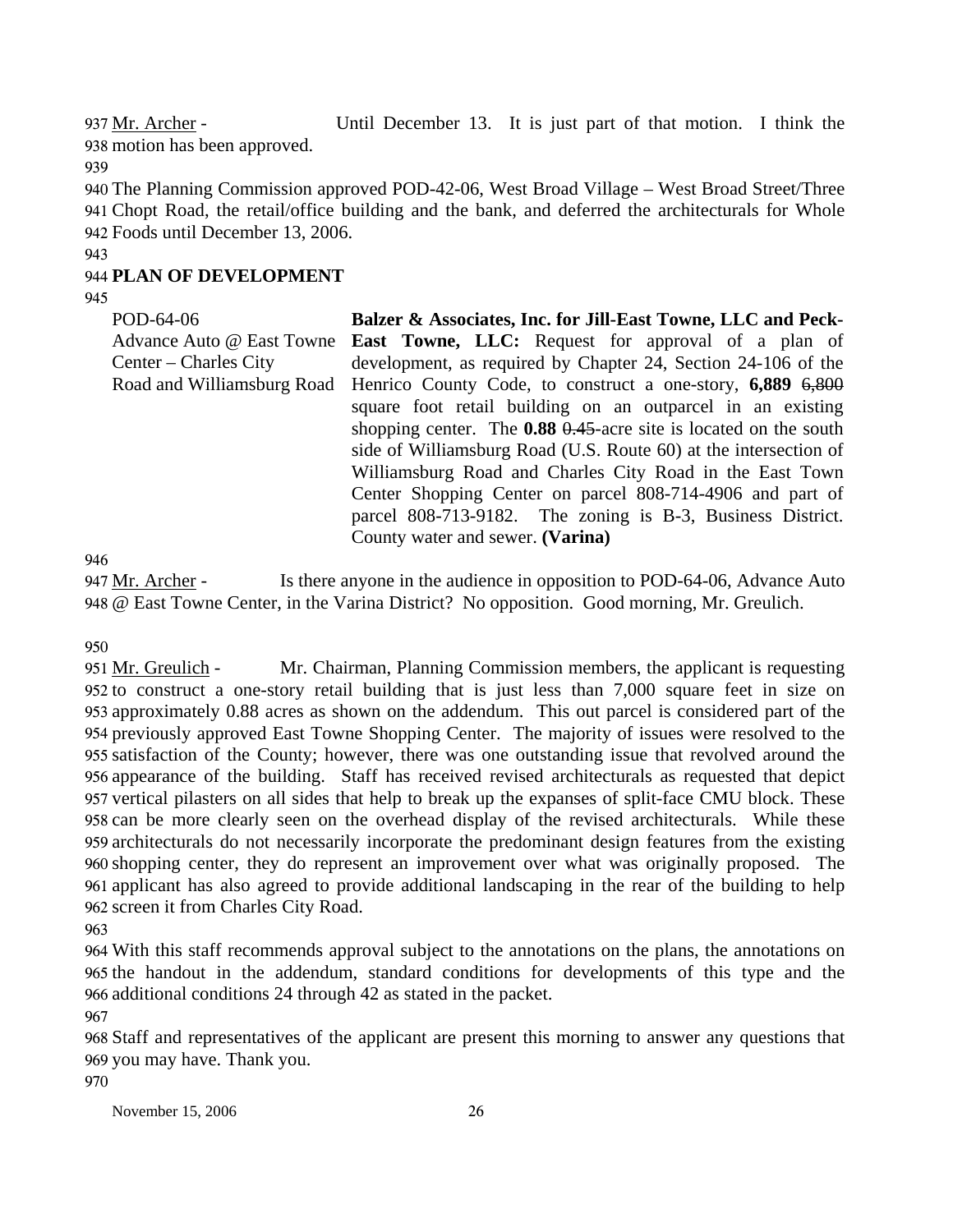Thank you, Mr. Greulich. Are there questions from the Commission for Mr. Greulich? 972 971 Mr. Archer -973 974 Mr. Jernigan - You said they have agreed to put more landscaping in the back? 975 976 Mr. Greulich - Yes, sir. 977 978 Mr. Jernigan - Who is representing Advance? 979 The representatives are the engineer and developer, not actually anyone 981 from Advance. 980 Mr. Greulich -982 Okay. Well, just note that this is in an existing shopping center that was a 984 zoning case years ago but, in the future we are probably going to be looking for a little more roof 985 detail than what's on these buildings now. I know you had one built in your district. 983 Mr. Jernigan -986 987 Mr. Archer - Yes. 988 989 Mr. Jernigan - Down at the shopping center that's down near the Show Place…. 990 991 Mr. Archer - Yes. 992 ... and I think you went by there and looked at that. Did that have a roof 994 line on it or was that a flat front like this? 993 Mr. Jernigan -995 It did have more of a roof line on it. The roof line features, probably 997 around the top part, it looks more like they were constructed of metal. The building didn't have 998 split-face CMU that they are proposing all the way to the top. 996 Mr. Greulich -999 1000 Mr. Jernigan - Well, there is not much we can do about it at this time…. 1001 1002 Mr. Archer - It's in the Oakhill Shopping Center. 1003 Right. Like I said, there is not much that we can do because of the proffers 1005 of the case, but for the future, just for the record, we will be looking for some more enhanced roof 1006 features. All right. I don't have any more questions, Mr. Chairman. 1004 Mr. Jernigan -1007 1008 Mr. Archer - All right, then, sir, we are ready for a motion if you are. 1009 Mr. Chairman, with that I will for approval of POD-64-06, Advance Auto @ East Towne Center – Charles City Road and Williamsburg Road, with the standard conditions 1011 1012 for developments of this type, the following additional conditions Nos. 24 through 42 and on the 1013 addendum the square footage correction to the building at 6,889 and for the lot size at 0.88. 1010 Mr. Jernigan -1014 1015 Mr. Vanarsdall - Second.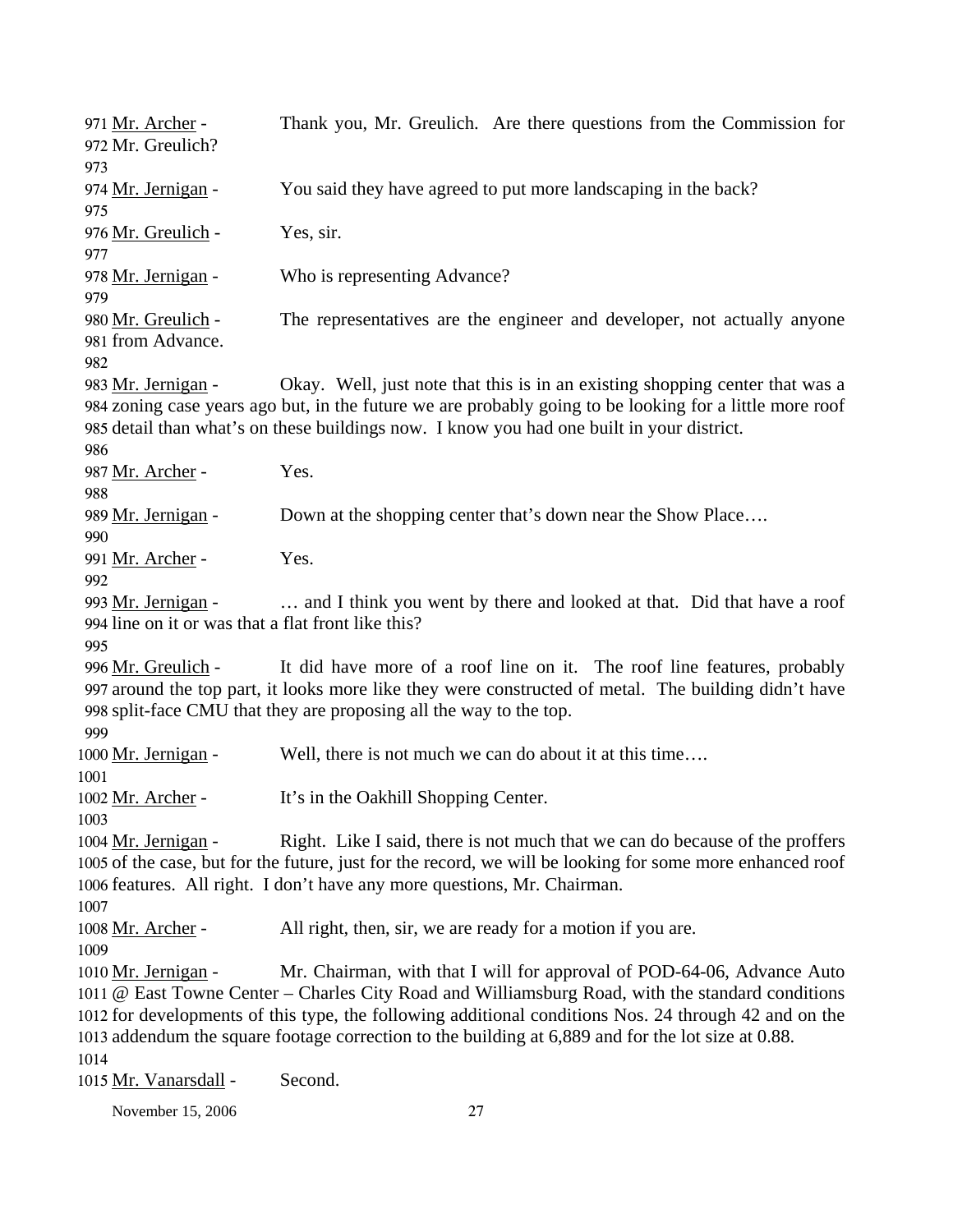The motion was made by Mr. Jernigan and seconded by Mr. Vanarsdall. 1017 All in favor say aye....all opposed say nay. The motion passes. 1016 Mr. Archer -

1018

1019 The Planning Commission approved POD-64-06, Advance Auto @ East Towne Center, subject 1020 to the standard conditions attached to these minutes for developments of this type, the annotations 1021 on the plans and the following additional conditions:

1022

1023 24. 1024 1025 1026 1027 The right-of-way for widening of Williamsburg Road and Charles City Road as shown on approved plans shall be dedicated to the County prior to any occupancy permits being issued. The right-of-way dedication plat and any other required information shall be submitted to the County Real Property Agent at least sixty (60) days prior to requesting occupancy permits.

- 1028 25. 1029 The easements for drainage and utilities as shown on approved plans shall be granted to the County in a form acceptable to the County Attorney prior to any occupancy permits
- 1030 1031 1032 being issued. The easement plats and any other required information shall be submitted to the County Real Property Agent at least sixty (60) days prior to requesting occupancy permits.
- 1033 26. 1034 1035 26. A notice of completion form, certifying that the requirements of the Virginia Department of Transportation entrances permit have been completed, shall be submitted to the Department of Planning prior to any occupancy permits being issued.
- 1036 27. 1037 The developer shall provide fire hydrants as required by the Department of Public Utilities and Division of Fire.
- 1038 28. 1039 28. A standard concrete sidewalk shall be provided along the south side of Williamsburg Road.
- 1040 29 29. A standard concrete sidewalk shall be provided along the east side of Charles City Road.
- 1041 30. All repair work shall be conducted entirely within the enclosed building.
- 1042 31. Outside storage shall not be permitted.
- 1043 32. Prior to issuance of a building permit, the developer must furnish a letter from **Dominion Virginia Power** stating that this proposed development does not conflict with their facilities. 1044 1045
- 1046 33. 1047 Any necessary off-site drainage and/or water and sewer easements must be obtained in a form acceptable to the County Attorney prior to final approval of the construction plans.
- 1048 34. 1049 1050 Deviations from County standards for pavement, curb or curb and gutter design shall be approved by the County Engineer prior to final approval of the construction plans by the Department of Public Works.
- 1051 35. 1052 The loading areas shall be subject to the requirements of Chapter 24, Section 24-97(b) of the Henrico County Code.
- 1053 36. 1054 1055 Insurance Services Office (ISO) calculations must be included with the plans and contracts and must be approved by the Department of Public Utilities prior to the issuance of a building permit.
- 1056 37. 1057 1058 Approval of the construction plans by the Department of Public Works does not establish the curb and gutter elevations along the Henrico County maintained right-of-way. The elevations will be set by Henrico County.
- 1059 38. 1060 The location of all existing and proposed utility and mechanical equipment (including HVAC units, electric meters, junction and accessory boxes, transformers, and generators)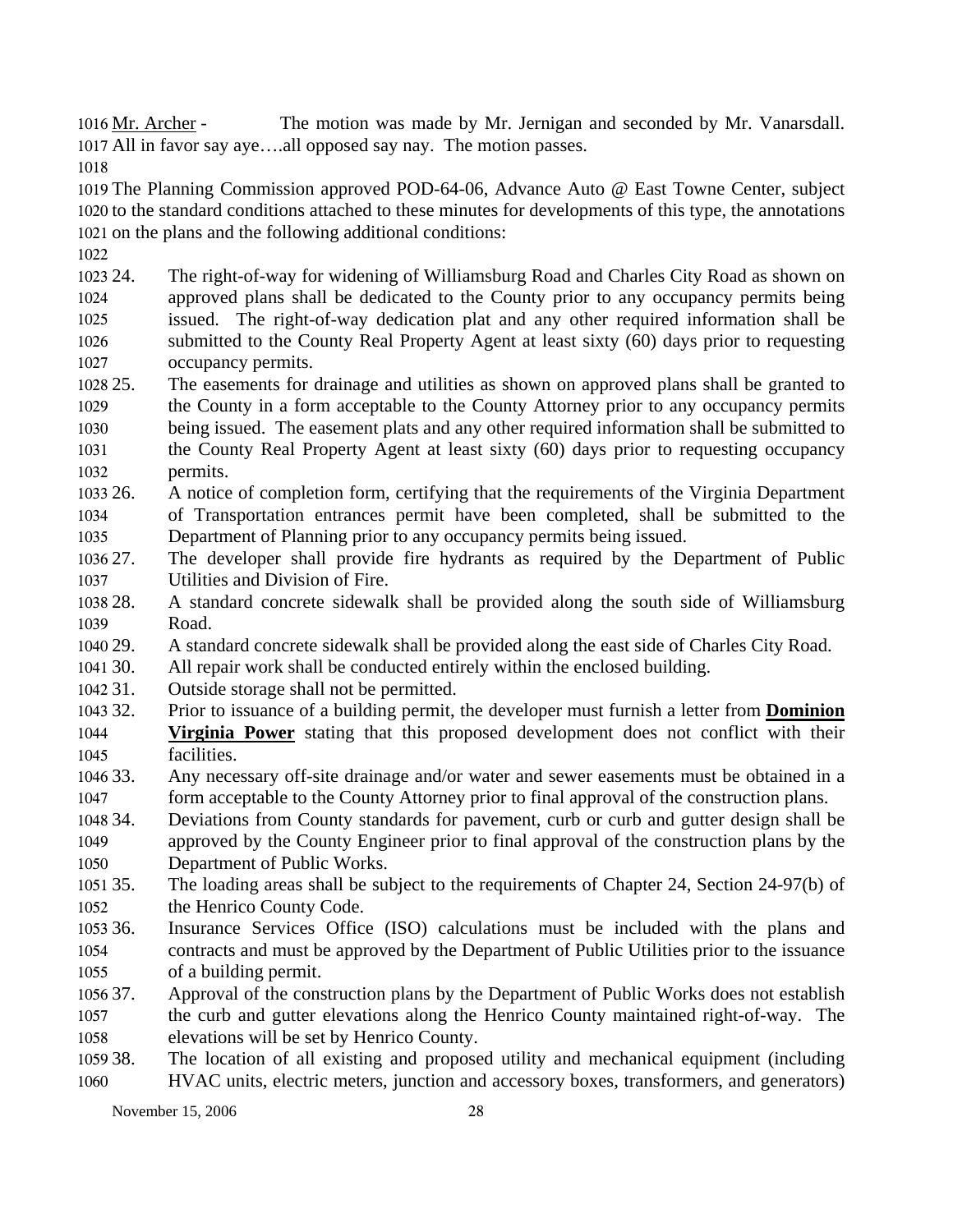shall be identified on the landscape plans. All equipment shall be screened by such measures as determined appropriate by the Director of Planning or the Planning Commission at the time of plan approval**.**  1061 1062 1063 1064 39. 1065 1066 40.  $106741.$ 1068 1069 42. 1070 Except for junction boxes, meters, and existing overhead utility lines, and for technical or environmental reasons, all utility lines shall be underground. Only retail business establishments permitted in a B-3 zone may be located in this center. The ground area covered by all the buildings shall not exceed in the aggregate 25 percent of the total site area. No merchandise shall be displayed or stored outside of the building(s) or on sidewalk(s). That completes the plans for consideration. The remaining item on 1072 your agenda would be the approval of minutes. These are the minutes from the October 25, 2006 1073 meeting. 1071 Mr. Silber -1074 1075 **APPROVAL OF MINUTES: October 25, 2006**  1076 I think Mrs. Jones has corrected the minutes and posted her 1078 corrections on the web site. 1077 Mr. Archer -1079 1080 Mrs. Jones - I move we approve the minutes of October 25, 2006 as corrected. 1081 1082 Mr. Branin - Second. 1083 All in favor say aye. All opposed say no. The motion passes. The 1085 minutes are approved. 1084 Mr. Archer -1086 All right this ends our meeting. May I have a motion for 1088 adjournment? 1087 Mr. Archer -1089 1090 Mrs. Jones - So moved. 1091 1092 Mr. Branin - Second. 1093 1094 Mr. Archer - With that, this meeting is adjourned at 10:11 a.m.